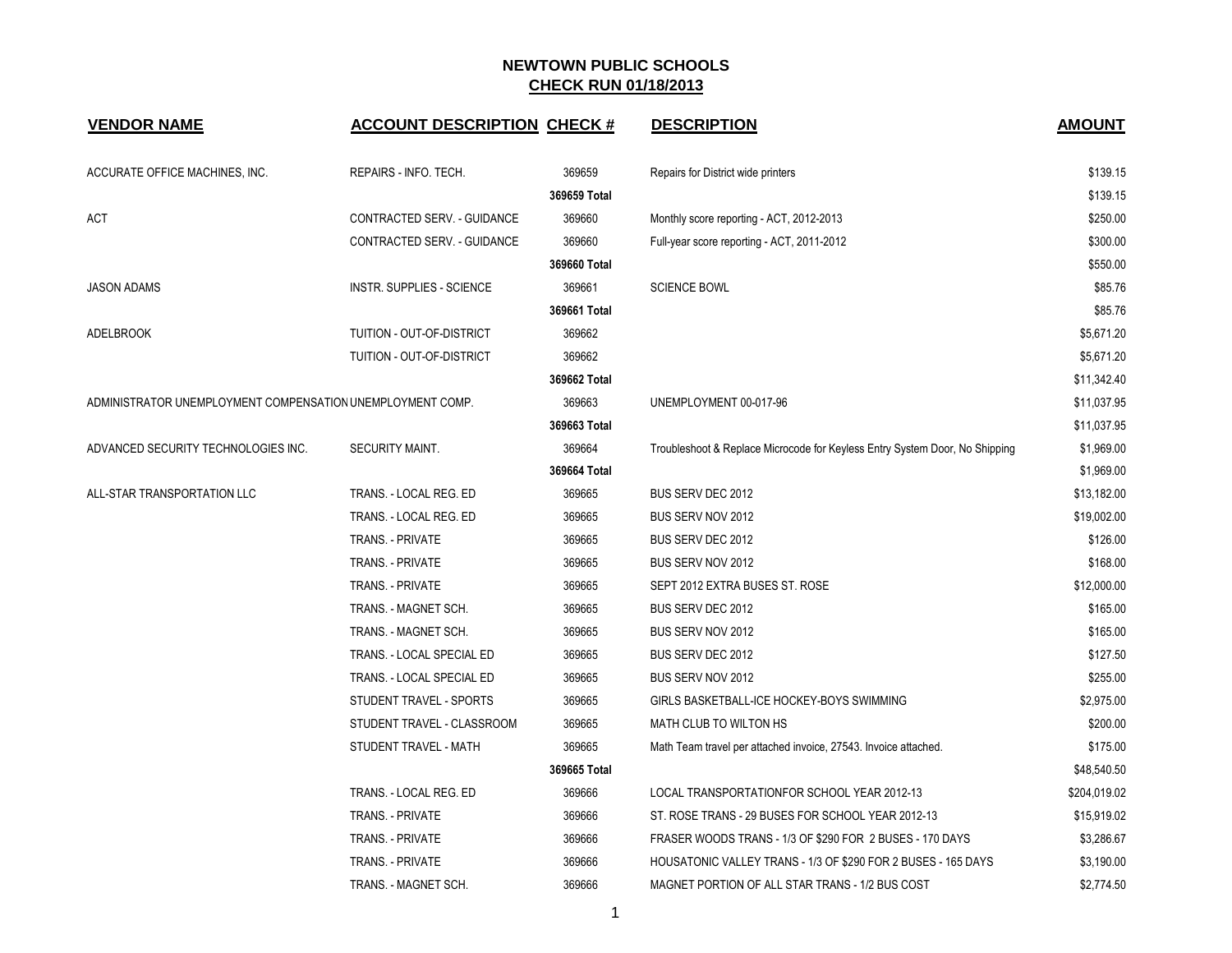| <b>VENDOR NAME</b> | <b>ACCOUNT DESCRIPTION CHECK #</b> |              | <b>DESCRIPTION</b>                                                         | <b>AMOUNT</b> |
|--------------------|------------------------------------|--------------|----------------------------------------------------------------------------|---------------|
|                    |                                    | 369666 Total |                                                                            | \$229,189.21  |
| LAURA ALTIERI      | OFF. SUPPLIES - ADMIN.             | 369667       | <b>ADM SUPPLIES</b>                                                        | \$40.60       |
|                    |                                    | 369667 Total |                                                                            | \$40.60       |
| AMAZON.COM CREDIT  | OTHER SUPPLIES - STAFF DEVELOP.    | 369668       | Hungarian Practical Dictionary                                             | \$20.83       |
|                    | OTHER SUPPLIES - STAFF DEVELOP.    | 369668       | Franklin TES-121 Spanish/English Translator (2) ORDER # 1080779768-9908242 | \$29.92       |
|                    |                                    | 369668 Total |                                                                            | \$50.75       |
| AMAZON             | <b>SUPPLIES - LIBRARY</b>          | 369669       | Amazon Book Order *see attached* No shipping                               | \$8.32        |
|                    | <b>SUPPLIES - LIBRARY</b>          | 369669       | Amazon Book Order, iPod case *see attached* no shipping                    | \$731.79      |
|                    | SUPPLIES - LIBRARY                 | 369669       | Amazon Book Order, iPod case *see attached* no shipping                    | \$9.99        |
|                    | <b>SUPPLIES - LIBRARY</b>          | 369669       | Amazon Book Order *see attached* no shipping                               | \$23.41       |
|                    |                                    | 369669 Total |                                                                            | \$773.51      |
|                    | <b>SUPPLIES - LIBRARY</b>          | 369670       | Franklin Electronic Dictionaries model MWD -1500                           | (\$50.86)     |
|                    | <b>SUPPLIES - LIBRARY</b>          | 369670       | Franklin Electronic Dictionaries model MWD -1500                           | (\$12.72)     |
|                    | INSTR. SUPPLIES - CLASSROOM        | 369670       | Universal lightweight tripod dry erase easel, 29x41                        | \$64.05       |
|                    | INSTR. SUPPLIES - CLASSROOM        | 369670       | shipping                                                                   | \$9.10        |
|                    | INSTR. SUPPLIES - CLASSROOM        | 369670       | Brown line desk calendar 2013                                              | \$50.70       |
|                    |                                    | 369670 Total |                                                                            | \$60.27       |
|                    | OFF. SUPPLIES - ADMIN.             | 369671       | HP LaserJet cartridge - CB436A = Black                                     | \$134.64      |
|                    | OFF. SUPPLIES - ADMIN.             | 369671       | Bescor Halogen Bulb                                                        | \$12.98       |
|                    | OFF. SUPPLIES - ADMIN.             | 369671       | Shipping                                                                   | \$6.94        |
| AMAZON             | INSTR. SUPPLIES - CLASSROOM        | 369671       | Premier s original Paper Cutter - Green                                    | \$141.76      |
|                    | INSTR. SUPPLIES - CLASSROOM        | 369671       | Premier s original Paper Cutter - Green                                    | \$141.76      |
|                    | STAFF TRAIN. - CLASSROOM           | 369671       | Mindset - Carol S. Dweck, Ph.D Free Shipping                               | \$130.56      |
|                    | STAFF TRAIN. - CLASSROOM           | 369671       | Mindset - Carol S. Dweck, Ph.D Free Shipping                               | \$685.44      |
|                    |                                    | 369671 Total |                                                                            | \$1,254.08    |
|                    | OFF. SUPPLIES - BUS. SERV.         | 369672       | ID BADGES FOR PARENTS C/O                                                  | \$281.40      |
|                    | STAFF TRAIN. - CLASSROOM           | 369672       | MAKING THINKING VISIBLE: HOW TO PROMOTE ENGAGEMENT,                        | \$382.56      |
|                    | STAFF TRAIN. - CLASSROOM           | 369672       | MAKING THINKING VISIBLE : HOW TO PROMOTE ENGAGEMENT,                       | \$15.14       |
|                    | STAFF TRAIN. - CLASSROOM           | 369672       | MAKING THINKING VISIBLE: HOW TO PROMOTE ENGAGEMENT,                        | \$430.38      |
|                    | STAFF TRAIN. - CLASSROOM           | 369672       | MAKING THINKING VISIBLE : HOW TO PROMOTE ENGAGEMENT,                       | \$95.64       |
|                    | STAFF TRAIN. - CLASSROOM           | 369672       | MAKING THINKING VISIBLE : HOW TO PROMOTE ENGAGEMENT,                       | \$95.64       |
|                    | STAFF TRAIN. - CLASSROOM           | 369672       | <b>MAKING THINKING VISIBLE: HOW TO PR</b>                                  | \$430.38      |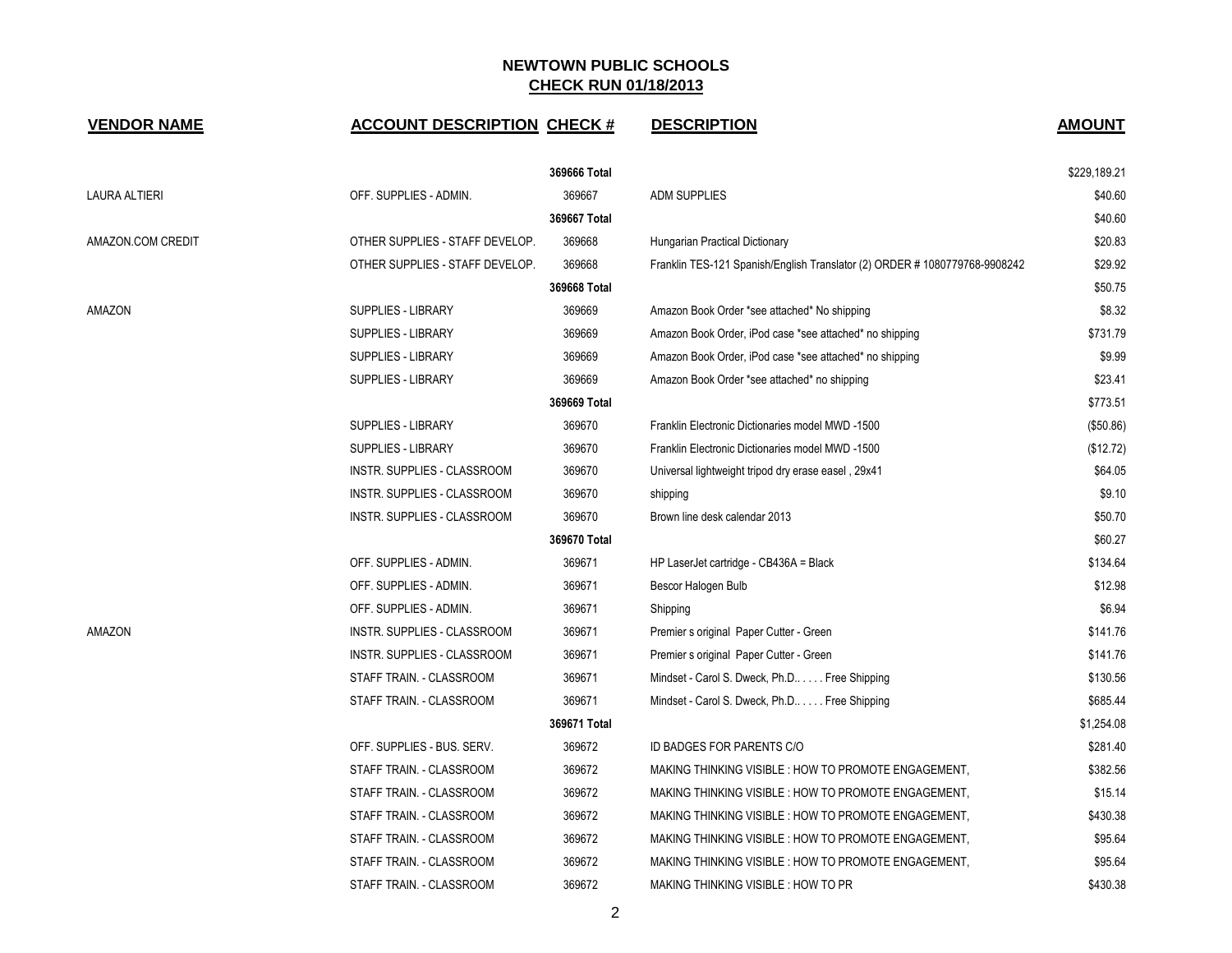| <b>VENDOR NAME</b>                    | <b>ACCOUNT DESCRIPTION CHECK #</b> |              | <b>DESCRIPTION</b>                                                    | <b>AMOUNT</b> |
|---------------------------------------|------------------------------------|--------------|-----------------------------------------------------------------------|---------------|
|                                       | STAFF TRAIN. - CLASSROOM           | 369672       | MAKING THINKING VISIBLE : HOW TO PROMOTE ENGAGEMENT,                  | \$239.10      |
|                                       | STAFF TRAIN. - CLASSROOM           | 369672       | MAKING THINKING VISIBLE : HOW TO PROMOTE ENGAGEMENT,                  | \$430.38      |
|                                       | STAFF TRAIN. - CLASSROOM           | 369672       | MAKING THINKING VISIBLE : HOW TO PROMOTE ENGAGEMENT,                  | \$47.82       |
|                                       | STAFF TRAIN. - CLASSROOM           | 369672       | MAKING THINKING VISIBLE : HOW TO PROMOTE ENGAGEMENT,                  | \$143.46      |
|                                       | STAFF TRAIN. - CLASSROOM           | 369672       | MAKING THINKING VISIBLE : HOW TO PROMOTE ENGAGEMENT,                  | \$239.10      |
|                                       | <b>INSTR. SUPPLIES - ENGLISH</b>   | 369672       | DVD THE KING S SPEECH (2010) - COLIN FIRTH                            | \$9.99        |
|                                       | <b>INSTR. SUPPLIES - ENGLISH</b>   | 369672       | FLASH FICTION 72 VERY SHORT STORIES/Tom Hazuka, D. Thomas, J. Thomas, | \$54.25       |
|                                       | INSTR. SUPPLIES - TECH ED.         | 369672       | CORSAIR DDR3 4X2                                                      | \$97.06       |
|                                       | INSTR. SUPPLIES - TECH ED.         | 369672       | WINDOWS 8 INSIDE OUT                                                  | \$21.77       |
|                                       | INSTR. SUPPLIES - TECH ED.         | 369672       | WINDOWS 8 FOR DUMMIES WITH DVD                                        | \$18.47       |
|                                       | INSTR. SUPPLIES - TECH ED.         | 369672       | TEACH YOURSELF VISUALLY WINDOWS 8                                     | \$19.79       |
|                                       | INSTR. SUPPLIES - TECH ED.         | 369672       | WINDOW 8 ALL IN ONE FOR DUMMIES                                       | \$23.09       |
|                                       | INSTR. SUPPLIES - TECH ED.         | 369672       | MASTERING WINDOWS MADE EASY                                           | \$12.97       |
|                                       | INSTR. SUPPLIES - TECH ED.         | 369672       | 10 PC STYLUS                                                          | \$8.67        |
|                                       | INSTR. SUPPLIES - SOC. STUDIES     | 369672       | THE PENGUIN HISTORICAL ATLAS OF THE MEDIEVAL WORLD                    | \$54.40       |
|                                       | <b>INSTR. SUPPLIES - ENGLISH</b>   | 369672       | Flash Fiction 72 Very Short Stories/Tom Hazuka, D. Thomas, J. Thomas  | \$21.70       |
|                                       |                                    | 369672 Total |                                                                       | \$3,173.16    |
| AMERICAN MATHEMATICS COMPETITIONS     | CONTRACTED SERV. - MATH            | 369673       | <b>REGISTRATION</b>                                                   | \$42.00       |
|                                       | CONTRACTED SERV. - MATH            | 369673       | <b>BUNDLES OF 12A CONTEST</b>                                         | \$180.00      |
|                                       | CONTRACTED SERV. - MATH            | 369673       | BUNDLES OF 10A SOLUTIONS                                              | \$7.00        |
|                                       | CONTRACTED SERV. - MATH            | 369673       | BUNDLES OF 12A SOLUTIONS                                              | \$7.00        |
|                                       | <b>INSTR. SUPPLIES - MATH</b>      | 369673       | <b>BUNDLES OF AMC 10 A</b>                                            | \$180.00      |
|                                       |                                    | 369673 Total |                                                                       | \$416.00      |
| AMERIPRISE EXPRESS FINANCIAL SERVICES | <b>PENSION PLAN</b>                | 369674       | TAX SHELTERED ANNUITY PAYMENT 01/01/2013                              | \$4,061.00    |
|                                       |                                    | 369674 Total |                                                                       | \$4,061.00    |
| APPLE INC.                            | INSTR. SUPPLIES - CLASSROOM        | 369675       | Part # MC758LL/A Vouchers- E-mail address jacobm@newtown.k12.ct.us    | \$200.00      |
|                                       | INSTR. SUPPLIES - CLASSROOM        | 369675       | Apple 30 pin to VGA Adapters, part # MC552ZM/B                        | \$145.00      |
|                                       | INSTR. SUPPLIES - CLASSROOM        | 369675       | Apple 30 pin to USB Cable                                             | \$19.00       |
|                                       |                                    | 369675 Total |                                                                       | \$364.00      |
| <b>ASBO INTERNATIONAL</b>             | MEMBERSHIPS - BUS, SERV.           | 369676       | MEMBERSHIP 6744 2013                                                  | \$211.00      |
|                                       |                                    | 369676 Total |                                                                       | \$211.00      |
| ASCOM HASLER/GE CAP PROG              | EQUIP RENTAL - ADMIN.              | 369677       | LEASE FOR FOLDING MACHINE                                             | \$158.47      |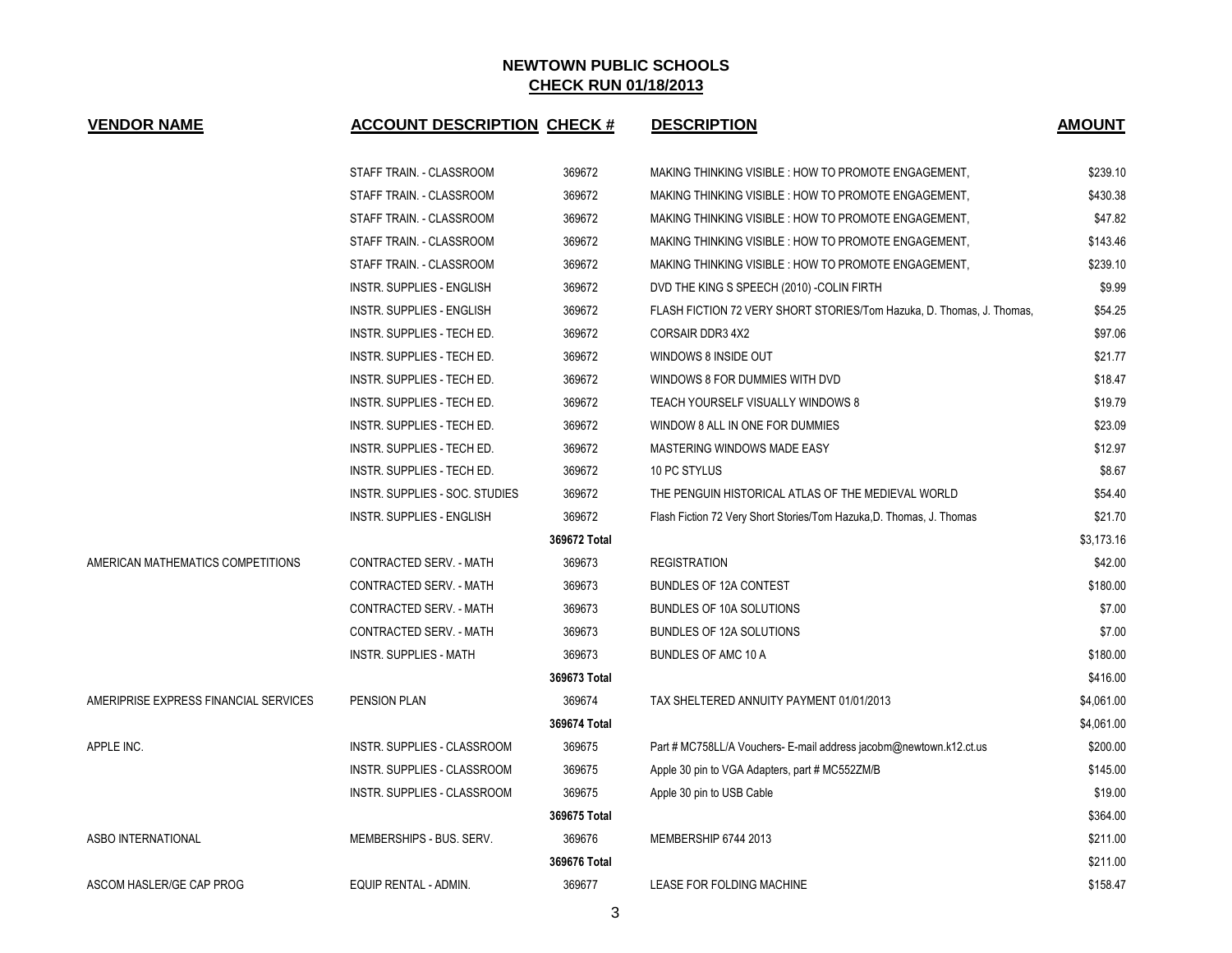| <b>VENDOR NAME</b>              | <b>ACCOUNT DESCRIPTION CHECK #</b> |              | <b>DESCRIPTION</b>                                 | <b>AMOUNT</b> |
|---------------------------------|------------------------------------|--------------|----------------------------------------------------|---------------|
|                                 |                                    | 369677 Total |                                                    | \$158.47      |
| ASSOCIATED REFUSE HAULERS       | <b>REFUSE REMOVAL</b>              | 369678       | REFUSE DISPOSAL - ALL SCHOOLS 2012-2013            | \$7,289.39    |
|                                 | <b>REFUSE REMOVAL</b>              | 369678       | CARDBOARD RECYCLING - ALL SCHOOLS 2012-2013        | \$40.00       |
|                                 | <b>REFUSE REMOVAL</b>              | 369678       | CARDBOARD RECYCLING - ALL SCHOOLS 2012-2013        | \$76.00       |
| ASSOCIATED REFUSE HAULERS       | <b>REFUSE REMOVAL</b>              | 369678       | CARDBOARD RECYCLING - ALL SCHOOLS 2012-2013        | \$80.00       |
|                                 | <b>REFUSE REMOVAL</b>              | 369678       | CARDBOARD RECYCLING - ALL SCHOOLS 2012-2013        | \$116.00      |
|                                 | <b>REFUSE REMOVAL</b>              | 369678       | CARDBOARD RECYCLING - ALL SCHOOLS 2012-2013        | \$244.00      |
|                                 | <b>REFUSE REMOVAL</b>              | 369678       | CARDBOARD RECYCLING - ALL SCHOOLS 2012-2013        | \$118.00      |
|                                 | <b>REFUSE REMOVAL</b>              | 369678       | CARDBOARD RECYCLING - ALL SCHOOLS 2012-2013        | \$280.00      |
|                                 |                                    | 369678 Total |                                                    | \$8.243.39    |
| AT&T                            | <b>TELEPHONE &amp; CABLE</b>       | 369680       | <b>SERVICES 2012/13</b>                            | \$77.33       |
|                                 |                                    | 369680 Total |                                                    | \$77.33       |
|                                 | <b>TELEPHONE &amp; CABLE</b>       | 369679       | <b>SERVICES 2012/13</b>                            | \$61.42       |
|                                 |                                    | 369679 Total |                                                    | \$61.42       |
| <b>AT&amp;T MOBILITY</b>        | <b>TELEPHONE &amp; CABLE</b>       | 369681       | <b>SERVICES 2012/13</b>                            | \$182.46      |
|                                 |                                    | 369681 Total |                                                    | \$182.46      |
| <b>ATOMIC</b>                   | MEMBERSHIPS - CLASSROOM            | 369682       | Membership Hawley School/Jenna Connors             | \$40.00       |
|                                 |                                    | 369682 Total |                                                    | \$40.00       |
| ANNETTE BARBOUR                 | TRANS. - LOCAL SPECIAL ED          | 369683       | SERV 12/10/12 THRU 12/14/12                        | \$400.00      |
|                                 | TRANS. - LOCAL SPECIAL ED          | 369683       | SERV 01/04/2013                                    | \$80.00       |
|                                 | TRANS. - LOCAL SPECIAL ED          | 369683       | SERV 01/07/13 THRU 01/10/13                        | \$320.00      |
|                                 |                                    | 369683 Total |                                                    | \$800.00      |
| <b>BAUDVILLE INC.</b>           | <b>INSTR. SUPPLIES - CLASSROOM</b> | 369684       | KEY CHAIN- NICKLE FINISH CLAY 98015 - LEAD THE WAY | \$206.00      |
|                                 | INSTR. SUPPLIES - CLASSROOM        | 369684       | <b>SHIPPING</b>                                    | \$11.46       |
|                                 |                                    | 369684 Total |                                                    | \$217.46      |
| KAROLYN BAUMGARTNER             | <b>INSTR. SUPPLIES - SCIENCE</b>   | 369685       | <b>SCIENCE SUPPLIES</b>                            | \$20.84       |
|                                 |                                    | 369685 Total |                                                    | \$20.84       |
| <b>BENDER PLUMBING SUPPLIES</b> | <b>B&amp;G SUPPLIES - MAINT.</b>   | 369686       | URINAL WALL HANGER - MAINT SUPPLIES                | \$1.35        |
|                                 |                                    | 369686 Total |                                                    | \$1.35        |
| BERCHEM, MOSES & DEVLIN, P.C.   | PROF. SERV. - SP. ED. LEGAL        | 369687       | <b>SERV</b>                                        | \$9,357.00    |
|                                 | PROF. SERV. - SUPER.               | 369687       | <b>SERV</b>                                        | \$20,123.61   |
|                                 |                                    | 369687 Total |                                                    | \$29.480.61   |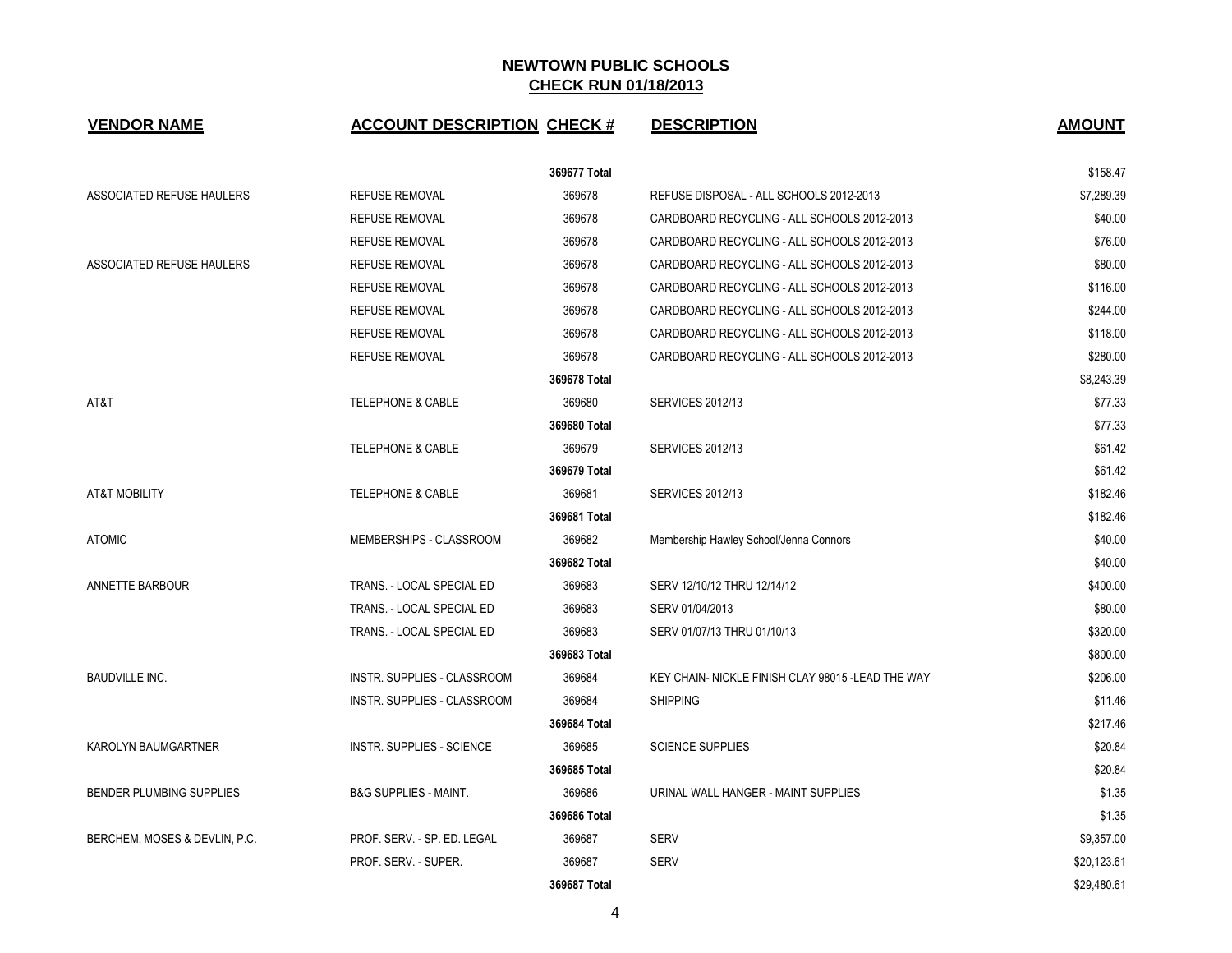| <b>VENDOR NAME</b>                 | <b>ACCOUNT DESCRIPTION CHECK #</b>  |              | <b>DESCRIPTION</b>                                                            | <b>AMOUNT</b> |
|------------------------------------|-------------------------------------|--------------|-------------------------------------------------------------------------------|---------------|
| RONALD J. BIENKOWSKI               | STAFF TRAVEL - BUS. SERV.           | 369688       | MONTHLY TRAVEL 2012/13                                                        | \$300.00      |
|                                    |                                     | 369688 Total |                                                                               | \$300.00      |
| <b>BLICK ART MATERIALS</b>         | <b>INSTR. SUPPLIES - ART</b>        | 369689       | Classroom supplies - Art - Page 1                                             | \$536.82      |
|                                    | <b>INSTR. SUPPLIES - ART</b>        | 369689       | Classroom supplies - Art - Page 2                                             | \$581.66      |
|                                    | <b>INSTR. SUPPLIES - ART</b>        | 369689       | Classroom supplies - Art - Page 3 Free shipping                               | \$60.45       |
|                                    |                                     | 369689 Total |                                                                               | \$1,178.93    |
| PETER BLOMBERG                     | <b>B&amp;G SUPPLIES - CUSTODIAL</b> | 369690       | SHOE'S (30509)                                                                | \$100.00      |
|                                    |                                     | 369690 Total |                                                                               | \$100.00      |
| BLUE LABEL BATTERY INC.            | <b>REPAIRS - MATH</b>               | 369691       | Replacement lamp, Smart 60013w/UF55. Free shipping. Refer to Quote 121114SW1. | \$338.00      |
|                                    |                                     | 369691 Total |                                                                               | \$338.00      |
| GINA BRADBURY P.T.                 | STAFF TRAVEL - SP. ED. PREK-8       | 369692       | TRAVEL OCT 2012                                                               | \$46.95       |
|                                    | STAFF TRAVEL - SP. ED. PREK-8       | 369692       | TRAVEL OCT 2012                                                               | \$23.42       |
|                                    | STAFF TRAVEL - SP. ED. PREK-8       | 369692       | TRAVEL NOV 2012                                                               | \$44.34       |
|                                    | STAFF TRAVEL - SP. ED. PREK-8       | 369692       | TRAVEL NOV 2012                                                               | \$18.26       |
|                                    | STAFF TRAVEL - SP. ED. PREK-8       | 369692       | TRAVEL DEC 2012                                                               | \$31.30       |
|                                    |                                     | 369692 Total |                                                                               | \$164.27      |
| <b>BSN SPORTS INC.</b>             | <b>INSTR. SUPPLIES - SPORTS</b>     | 369693       | SLIP NOTT TRACTION SYSTEM- B22-1298703                                        | \$199.98      |
|                                    | <b>INSTR. SUPPLIES - SPORTS</b>     | 369693       | GATORADE 8 OZ CUOS B222-1306767                                               | \$119.99      |
|                                    | <b>INSTR. SUPPLIES - SPORTS</b>     | 369693       | <b>SHIPPING</b>                                                               | \$54.40       |
|                                    |                                     | 369693 Total |                                                                               | \$374.37      |
| <b>BUG BUSTER INC.</b>             | <b>B&amp;G CONTRACTED SERV.</b>     | 369694       | MONTHLY PEST CONTROL - ALL SCHOOLS 2012-2013                                  | \$73.42       |
|                                    | <b>B&amp;G CONTRACTED SERV.</b>     | 369694       | MONTHLY PEST CONTROL - ALL SCHOOLS 2012-2013                                  | \$74.69       |
|                                    | <b>B&amp;G CONTRACTED SERV.</b>     | 369694       | MONTHLY PEST CONTROL - ALL SCHOOLS 2012-2013                                  | \$73.42       |
|                                    | <b>B&amp;G CONTRACTED SERV.</b>     | 369694       | MONTHLY PEST CONTROL - ALL SCHOOLS 2012-2013                                  | \$75.52       |
|                                    | <b>B&amp;G CONTRACTED SERV.</b>     | 369694       | MONTHLY PEST CONTROL - ALL SCHOOLS 2012-2013                                  | \$75.52       |
|                                    | <b>B&amp;G CONTRACTED SERV.</b>     | 369694       | MONTHLY PEST CONTROL - ALL SCHOOLS 2012-2013                                  | \$81.33       |
|                                    |                                     | 369694 Total |                                                                               | \$453.90      |
| <b>LEONARD CAMPANALE</b>           | <b>B&amp;G SUPPLIES - CUSTODIAL</b> | 369695       | SHOE'S (30509)                                                                | \$95.70       |
|                                    |                                     | 369695 Total |                                                                               | \$95.70       |
| CAROLINA BIOLOGICAL SUPPLY COMPANY | INSTR. SUPPLIES - CLASSROOM         | 369696       | Science supplies-please see attached (Please do not ship until 4/30/13)       | \$306.39      |
|                                    |                                     | 369696 Total |                                                                               | \$306.39      |
| CBS LLC                            | REPAIRS - INFO. TECH.               | 369697       | Smart Board Pen Tray FRU-PT13                                                 | \$438.00      |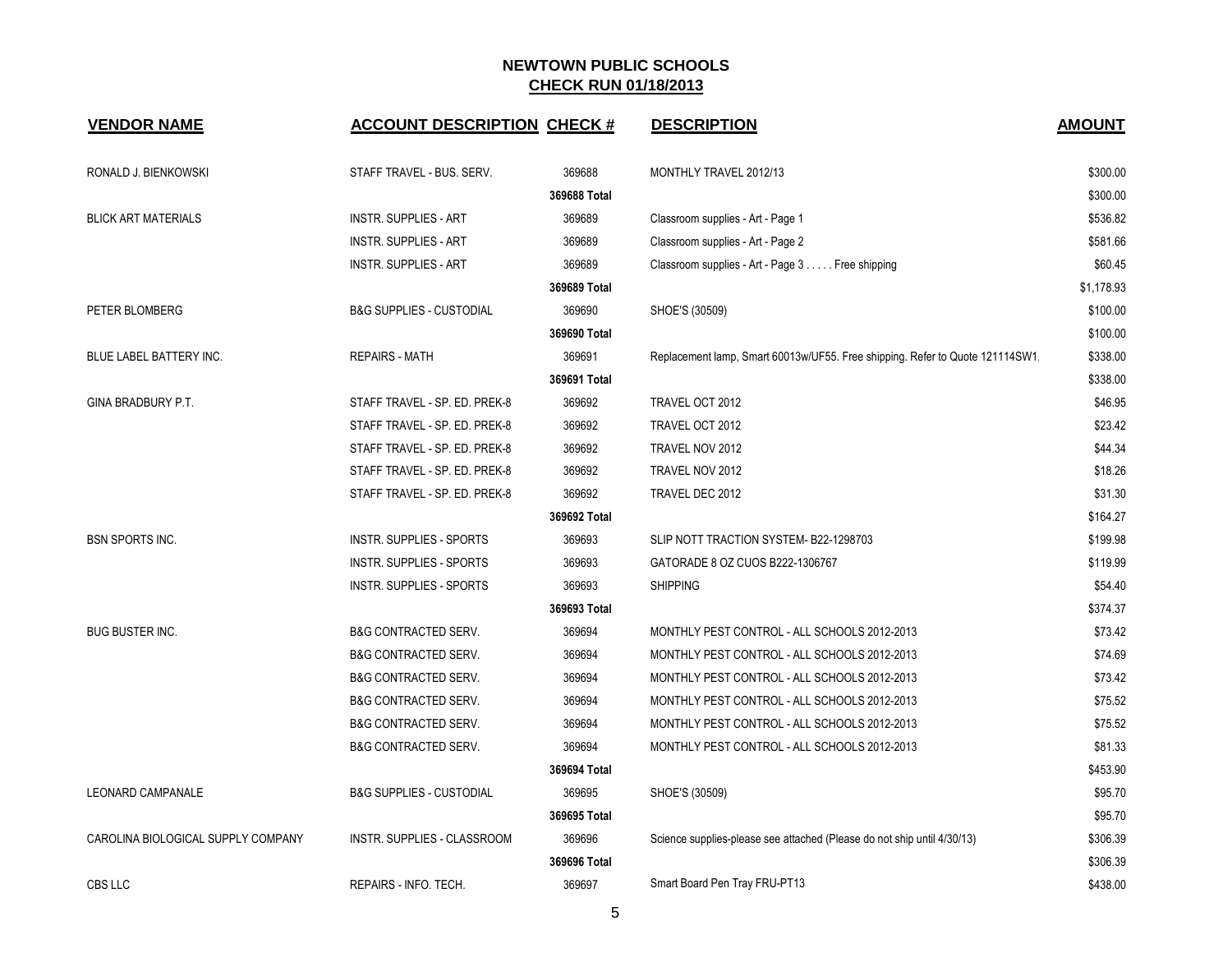| <b>VENDOR NAME</b>                                              | <b>ACCOUNT DESCRIPTION CHECK #</b> |              | <b>DESCRIPTION</b>                                       | <b>AMOUNT</b> |
|-----------------------------------------------------------------|------------------------------------|--------------|----------------------------------------------------------|---------------|
|                                                                 |                                    | 369697 Total |                                                          | \$438.00      |
| <b>CECA</b>                                                     | STAFF TRAIN. - INFO. TECH.         | 369698       | Cyber Savvy: Embracing Digital Safety & Civility book    | \$23.00       |
|                                                                 | STAFF TRAIN. - INFO. TECH.         | 369698       | Going Google: Powerful Tolls for 21st Century Learning   | \$31.00       |
|                                                                 |                                    | 369698 Total |                                                          | \$54.00       |
| <b>CES</b>                                                      | PROF. SERV. - PSYCH/MED. EVAL.     | 369699       | ASSISTIVE TECH CONSOLATION                               | \$447.00      |
|                                                                 | TUITION - OUT-OF-DISTRICT          | 369699       |                                                          | \$30,655.00   |
|                                                                 | TUITION - OUT-OF-DISTRICT          | 369699       |                                                          | \$30,655.00   |
|                                                                 |                                    | 369699 Total |                                                          | \$61,757.00   |
| <b>CHARTER COMMUNICATIONS</b>                                   | <b>TELEPHONE &amp; CABLE</b>       | 369700       | <b>SERVICES 2012/13</b>                                  | \$2,307.68    |
|                                                                 |                                    | 369700 Total |                                                          | \$2,307.68    |
| CHILDREN'S PLUS INC.                                            | <b>SUPPLIES - LIBRARY</b>          | 369701       | Non- Fiction Library books. NO PROCESSING/NO SHIPPING.   | \$184.90      |
|                                                                 |                                    | 369701 Total |                                                          | \$184.90      |
| THE COLLEGE BOARD                                               | MEMBERSHIPS - ADMIN.               | 369702       | 2012-2013 MEMBERSHIP FEE                                 | \$325.00      |
|                                                                 |                                    | 369702 Total |                                                          | \$325.00      |
| CONN JUNIOR REPUBLIC INC.                                       | TUITION - OUT-OF-DISTRICT          | 369703       |                                                          | \$3,448.05    |
|                                                                 | TUITION - OUT-OF-DISTRICT          | 369703       |                                                          | \$3,448.05    |
|                                                                 | TUITION - OUT-OF-DISTRICT          | 369703       |                                                          | \$3,448.05    |
|                                                                 | TUITION - OUT-OF-DISTRICT          | 369703       |                                                          | \$3,448.05    |
|                                                                 | TUITION - OUT-OF-DISTRICT          | 369703       |                                                          | \$3,448.05    |
|                                                                 | TUITION - OUT-OF-DISTRICT          | 369703       |                                                          | \$3,448.05    |
|                                                                 |                                    | 369703 Total |                                                          | \$20,688.30   |
| CONN SCIENCE & ENGINEERING FAIR                                 | STAFF TRAIN. - CLASSROOM           | 369179       | CONNECTICUT SCIENCE & ENGINEERING FAIR 2013 Registration | (\$35.00)     |
|                                                                 |                                    | 369179 Total |                                                          | (\$35.00)     |
| CONNELLY, SUSAN                                                 | INSTR. SUPPLIES - GUIDANCE         | 369704       | <b>COUNSELING SUPPLIES</b>                               | \$29.42       |
|                                                                 |                                    | 369704 Total |                                                          | \$29.42       |
| CONSOLIDATED ELECTRICAL DISTRIBUTORS INC. B&G SUPPLIES - MAINT. |                                    | 369705       | ELECTRICAL SUPPLIES FOR BUILDING LIGHTS - MAINT SUPPLIES | \$120.00      |
|                                                                 | <b>B&amp;G SUPPLIES - MAINT.</b>   | 369705       | ELECTRICAL SUPPLIES FOR BUILDING LIGHTS - MAINT SUPPLIES | \$144.08      |
|                                                                 |                                    | 369705 Total |                                                          | \$264.08      |
| CONSTELLATION NEW ENERGY INC.                                   | ELECTRICITY - HOM.                 | 369706       | 1-M6D-2103 HOM                                           | \$3,223.59    |
|                                                                 |                                    | 369706 Total |                                                          | \$3,223.59    |
| <b>TIFFANY COTRONEO</b>                                         | STAFF TRAVEL - CLASSROOM           | 369707       | <b>TRAVEL TECH SEMINAR</b>                               | \$36.08       |
|                                                                 |                                    | 369707 Total |                                                          | \$36.08       |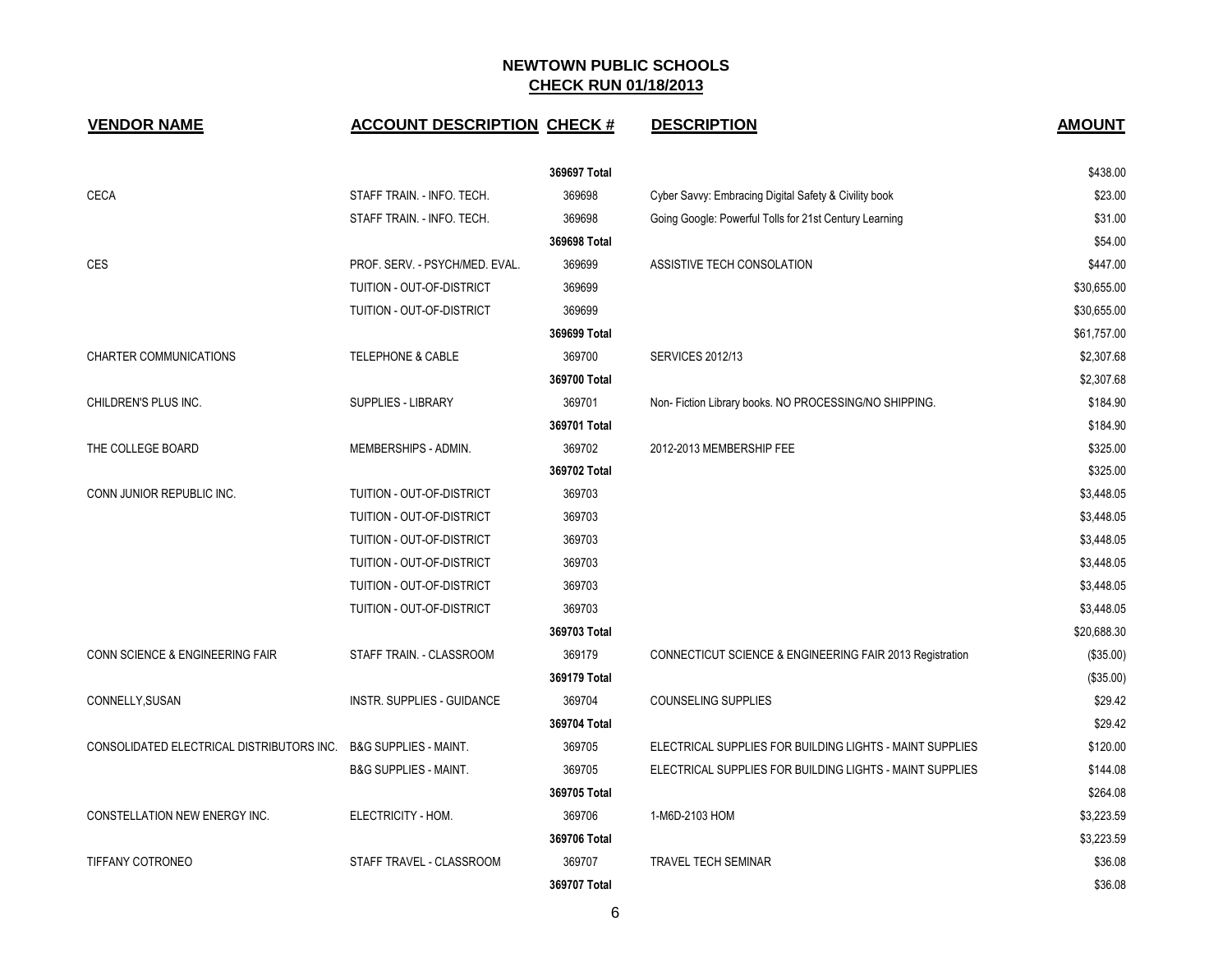| <b>VENDOR NAME</b>                | <b>ACCOUNT DESCRIPTION CHECK #</b> |              | <b>DESCRIPTION</b>                                         | <b>AMOUNT</b> |
|-----------------------------------|------------------------------------|--------------|------------------------------------------------------------|---------------|
| COUNTY ELECTRIC CONSTRUCTION INC. | B. & G. REPAIRS - M.S.             | 369708       | <b>GENERATOR CONTROL REPAIRS - NMS</b>                     | \$539.00      |
|                                   | REPAIRS - LIFE MAN./CULINARY       | 369708       | INSTALL WIRING FOR BAKING PROGRAM                          | \$3,315.00    |
|                                   |                                    | 369708 Total |                                                            | \$3,854.00    |
| <b>CORINNE COX</b>                | TUTORS - HOMEBOUND                 | 369709       | SERV 01/02/13 THRU 01/04/13 4.5HR                          | \$157.50      |
|                                   |                                    | 369709 Total |                                                            | \$157.50      |
| <b>CROWN TROPHY</b>               | PRINTING - ADMIN.                  | 369710       | Engraving of Plaques for 2012, plus 2 replacement plaques. | \$224.50      |
|                                   |                                    | 369710 Total |                                                            | \$224.50      |
| CT-GMIS                           | STAFF TRAIN. - INFO. TECH.         | 369711       | GMIS Meeting 1-18-13                                       | \$15.00       |
|                                   |                                    | 369711 Total |                                                            | \$15.00       |
| DELL MARKETING L.P.               | REPAIRS - INFO. TECH.              | 369713       | for Dell repairs 2012/13                                   | \$58.00       |
|                                   |                                    | 369713 Total |                                                            | \$58.00       |
| DELTA PUBLISHING COMPANY          | INSTR. SUPPLIES - WORLD LANG.      | 369714       | Caso SeMuere-#9780929724430                                | \$19.04       |
|                                   | INSTR. SUPPLIES - WORLD LANG.      | 369714       | Shipping                                                   | \$2.29        |
|                                   |                                    | 369714 Total |                                                            | \$21.33       |
| DEPARTMENT OF REVENUE SERVICES    | PROF. SERV. - SUPER.               | 369715       | ATTORNEY OCCUPATIONAL TAX RETURN                           | \$565.00      |
|                                   |                                    | 369715 Total |                                                            | \$565.00      |
| SUZANNE D'ERAMO                   | STAFF TRAVEL - STAFF DEVELOP.      | 369712       | <b>TRANSP SCH CRISIS</b>                                   | \$366.78      |
|                                   |                                    | 369712 Total |                                                            | \$366.78      |
| NICHOLAS DROUIN                   | STAFF TRAVEL - CLASSROOM           | 369716       | TRAVEL AUG THRU DEC 2012                                   | \$46.62       |
|                                   |                                    | 369716 Total |                                                            | \$46.62       |
| AMY DUMOCH, M.A. CCC-SLP          | CONTRACTED SERV. - SP/HEAR.        | 369717       | CONSULTATION SERVICES TO DISTRICT S                        | \$1,800.00    |
|                                   |                                    | 369717 Total |                                                            | \$1,800.00    |
| <b>EAST HAVEN BUILDERS SUPPLY</b> | <b>B&amp;G SUPPLIES - MAINT.</b>   | 369719       | <b>BUILD PICTURE FRAMES FOR SUPERINTENDENT - SUPPLIES</b>  | \$235.41      |
|                                   | <b>B&amp;G SUPPLIES - MAINT.</b>   | 369719       | BUILD PICTURE FRAMES FOR SUPERINTENDENT - SUPPLIES         | \$98.50       |
|                                   |                                    | 369719 Total |                                                            | \$333.91      |
|                                   | <b>B&amp;G SUPPLIES - MAINT.</b>   | 369718       | BUILD PICTURE FRAMES FOR SUPERINTENDENT - SUPPLIES         | \$17.04       |
|                                   |                                    | 369718 Total |                                                            | \$17.04       |
|                                   | B. & G. REPAIRS - H.S.             | 369719       | HIGH SCHOOL DUGOUT REPAIR PARTS                            | \$290.30      |
|                                   | <b>INSTR. SUPPLIES - MUSIC</b>     | 369719       | LUMBER                                                     | \$261.98      |
|                                   | <b>INSTR. SUPPLIES - MUSIC</b>     | 369719       | <b>LUMBER</b>                                              | \$29.14       |
|                                   |                                    | 369719 Total |                                                            | \$581.42      |
| <b>EDUCATION CONNECTION</b>       | TUITION - OUT-OF-DISTRICT REG. ED. | 369720       | REGIONAL INTERNSHIP 2012/13 PROGRAM                        | \$1,000.00    |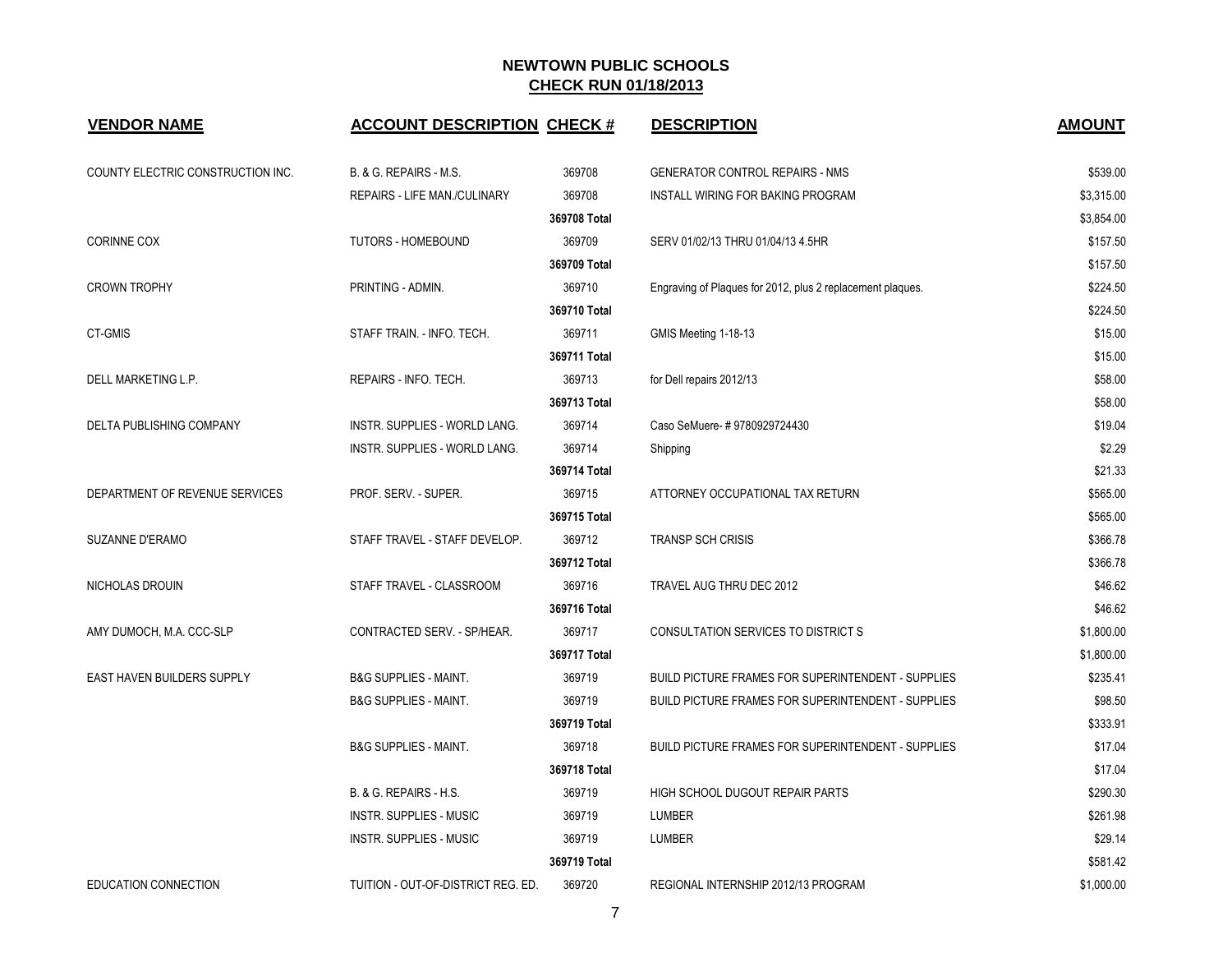| <b>VENDOR NAME</b>                       | <b>ACCOUNT DESCRIPTION CHECK #</b> |              | <b>DESCRIPTION</b>                                                       | <b>AMOUNT</b> |
|------------------------------------------|------------------------------------|--------------|--------------------------------------------------------------------------|---------------|
|                                          |                                    | 369720 Total |                                                                          | \$1,000.00    |
| ELITE MARKETING & PROMOTIONS LLC         | OFF. SUPPLIES - INFO. TECH.        | 369721       | Shirts for Newtown Technology per attached List                          | \$301.25      |
|                                          | OFF. SUPPLIES - INFO. TECH.        | 369721       | Shipping                                                                 | \$41.23       |
|                                          |                                    | 369721 Total |                                                                          | \$342.48      |
| <b>ENSLOW PUBLISHERS INC.</b>            | <b>SUPPLIES - LIBRARY</b>          | 369722       | Sign Language Man.                                                       | \$17.95       |
|                                          | <b>SUPPLIES - LIBRARY</b>          | 369722       | Helicopter Man.                                                          | \$17.95       |
|                                          | <b>SUPPLIES - LIBRARY</b>          | 369722       | LeBron James: A Basketball Player That Cares. NO PROCESSING/NO SHIPPING. | \$18.95       |
|                                          |                                    | 369722 Total |                                                                          | \$54.85       |
| EPS/SCHOOL SPECIALTY LITERACY & INTERVEN | INSTR. SUPPLIES - CLASSROOM        | 369723       | Classroom book, -Making Connections Student book #2; 3302-WI             | \$70.20       |
|                                          | INSTR. SUPPLIES - CLASSROOM        | 369723       | Shipping/handling                                                        | \$7.02        |
|                                          |                                    | 369723 Total |                                                                          | \$77.22       |
| <b>EQUIP CORPORATION</b>                 | EQUIP RENTAL - B&G                 | 369724       | STORAGE CONTAINER RENTAL AT NHS - 2012-2013 (UNIT E-726)                 | \$75.00       |
|                                          | EQUIP RENTAL - SPORTS              | 369724       | <b>CONTAINER RENTALS</b>                                                 | \$75.00       |
|                                          | <b>EQUIP RENTAL - SPORTS</b>       | 369724       | <b>CONTAINER RENTALS</b>                                                 | \$95.00       |
|                                          | <b>EQUIP RENTAL - SPORTS</b>       | 369724       | <b>CONTAINER RENTALS</b>                                                 | \$75.00       |
|                                          |                                    | 369724 Total |                                                                          | \$320.00      |
| <b>EXCEL TUTORING LLC</b>                | <b>TUTORS - HOMEBOUND</b>          | 369725       | HOMEBOUND TUTORING                                                       | \$75.00       |
|                                          | <b>TUTORS - HOMEBOUND</b>          | 369725       | HOMEBOUND TUTORING                                                       | \$305.00      |
|                                          | <b>TUTORS - HOMEBOUND</b>          | 369725       | HOMEBOUND TUTORING                                                       | \$475.00      |
|                                          | <b>TUTORS - HOMEBOUND</b>          | 369725       | HOMEBOUND TUTORING                                                       | \$905.00      |
|                                          | <b>TUTORS - HOMEBOUND</b>          | 369725       | <b>HOMEBOUND TUTORING</b>                                                | \$390.00      |
|                                          | <b>TUTORS - HOMEBOUND</b>          | 369725       | HOMEBOUND TUTORING                                                       | \$30.00       |
|                                          | TUTORS - HOMEBOUND                 | 369725       | HOMEBOUND TUTORING                                                       | \$135.00      |
|                                          | <b>TUTORS - HOMEBOUND</b>          | 369725       | HOMEBOUND TUTORING                                                       | \$305.00      |
|                                          | <b>TUTORS - HOMEBOUND</b>          | 369725       | HOMEBOUND TUTORING                                                       | \$682.50      |
|                                          | <b>TUTORS - HOMEBOUND</b>          | 369725       | <b>HOMEBOUND TUTORING</b>                                                | \$260.00      |
|                                          | <b>TUTORS - HOMEBOUND</b>          | 369725       | HOMEBOUND TUTORING                                                       | \$242.50      |
|                                          | TUTORS - HOMEBOUND                 | 369725       | HOMEBOUND TUTORING                                                       | \$280.00      |
|                                          | <b>TUTORS - HOMEBOUND</b>          | 369725       | HOMEBOUND TUTORING                                                       | \$687.50      |
|                                          | <b>TUTORS - HOMEBOUND</b>          | 369725       | HOMEBOUND TUTORING                                                       | \$525.00      |
|                                          | <b>TUTORS - HOMEBOUND</b>          | 369725       | HOMEBOUND TUTORING                                                       | \$992.50      |
|                                          | <b>TUTORS - HOMEBOUND</b>          | 369725       | HOMEBOUND TUTORING                                                       | \$30.00       |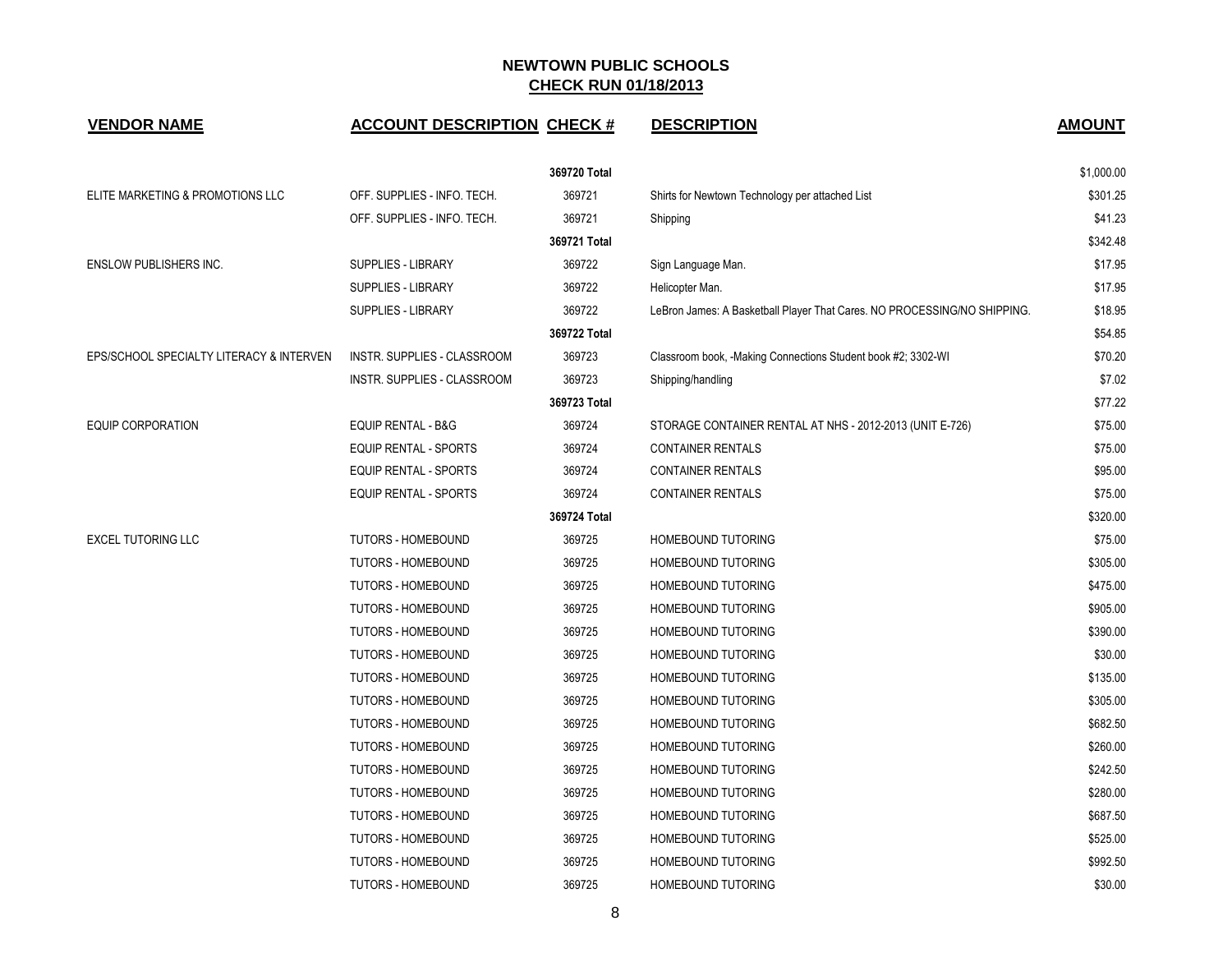| <b>VENDOR NAME</b>                  | <b>ACCOUNT DESCRIPTION CHECK #</b> |              | <b>DESCRIPTION</b>                                                         | <b>AMOUNT</b> |
|-------------------------------------|------------------------------------|--------------|----------------------------------------------------------------------------|---------------|
|                                     |                                    | 369725 Total |                                                                            | \$6,320.00    |
| <b>FAIR AUTO SUPPLY</b>             | <b>REPAIRS - MAINT.</b>            | 369726       | MAINT VEHICLE REPAIR PARTS 2012-2013                                       | \$8.99        |
|                                     | <b>REPAIRS - MAINT.</b>            | 369726       | MAINT VEHICLE REPAIR PARTS 2012-2013                                       | \$34.30       |
|                                     | <b>REPAIRS - MAINT.</b>            | 369726       | MAINT VEHICLE REPAIR PARTS 2012-2013                                       | \$133.22      |
|                                     | REPAIRS - MAINT.                   | 369726       | MAINT VEHICLE REPAIR PARTS 2012-201                                        | \$17.78       |
|                                     | <b>REPAIRS - MAINT.</b>            | 369726       | MAINT VEHICLE REPAIR PARTS 2012-201                                        | \$39.80       |
|                                     | <b>REPAIRS - MAINT.</b>            | 369726       | MAINT VEHICLE REPAIR PARTS 2012-2013                                       | \$15.22       |
|                                     | <b>REPAIRS - MAINT.</b>            | 369726       | MAINT VEHICLE REPAIR PARTS 2012-2013                                       | \$182.13      |
|                                     | REPAIRS - MAINT.                   | 369726       | MAINT VEHICLE REPAIR PARTS 2012-2013                                       | (\$66.00)     |
|                                     |                                    | 369726 Total |                                                                            | \$365.44      |
| <b>FISHER SCIENTIFIC</b>            | <b>INSTR. SUPPLIES - SCIENCE</b>   | 369727       | 1 case of 1000 glass tubes catalog number 14-962-26G 16x125 mm glass tubes | \$290.36      |
|                                     | <b>INSTR. SUPPLIES - SCIENCE</b>   | 369727       | QUOTE # 2346-2613-97 CATALOG # MA2201 SWIFT MICROSCOPE BULB                | \$102.90      |
|                                     |                                    | 369727 Total |                                                                            | \$393.26      |
| <b>FLAGHOUSE</b>                    | INSTR. SUPPLIES - P.E.             | 369728       | Four Color Change Cards - W71522                                           | \$66.67       |
|                                     | INSTR. SUPPLIES - P.E.             | 369728       | Mastermind Kit - W74028                                                    | \$131.05      |
|                                     | INSTR. SUPPLIES - P.E.             | 369728       | Ropetitives - W14624                                                       | \$106.53      |
|                                     | INSTR. SUPPLIES - P.E.             | 369728       | The Hitchhiker - W18321                                                    | \$161.97      |
| <b>FLAGHOUSE</b>                    | INSTR. SUPPLIES - P.E.             | 369728       | Tower of Hanoi - W18349  Free Shipping w/code 901470                       | \$142.91      |
|                                     |                                    | 369728 Total |                                                                            | \$609.13      |
| <b>FOLLETT EDUCATIONAL SERVICES</b> | OTHER SUPPLIES - STAFF DEVELOP.    | 369729       | FES #4214095 Scoop on Clothes, Home etc.                                   | \$6.12        |
|                                     |                                    | 369729 Total |                                                                            | \$6.12        |
| <b>FOLLETT LIBRARY RESOURCES</b>    | SUPPLIES - LIBRARY                 | 369730       | Fiction Library books, please see attached.                                | \$362.67      |
|                                     | SUPPLIES - LIBRARY                 | 369730       | Cataloging/processing. NO SHIPPING.                                        | \$22.77       |
|                                     | <b>SUPPLIES - LIBRARY</b>          | 369730       | Fiction Library books, please see attached.                                | \$112.38      |
|                                     | SUPPLIES - LIBRARY                 | 369730       | Cataloging/processing. NO SHIPPING.                                        | \$7.59        |
|                                     |                                    | 369730 Total |                                                                            | \$505.41      |
| LORRAINE D. FOSTER DAY SCHOOL       | TUITION - OUT-OF-DISTRICT          | 369731       |                                                                            | \$4,699.99    |
|                                     | TUITION - OUT-OF-DISTRICT          | 369731       |                                                                            | \$4,699.99    |
|                                     |                                    | 369731 Total |                                                                            | \$9,399.98    |
| THE FOUNDATION SCHOOL               | TUITION - OUT-OF-DISTRICT          | 369732       |                                                                            | \$24,000.00   |
|                                     | TUITION - OUT-OF-DISTRICT          | 369732       |                                                                            | \$6,000.00    |
|                                     |                                    | 369732 Total |                                                                            | \$30,000.00   |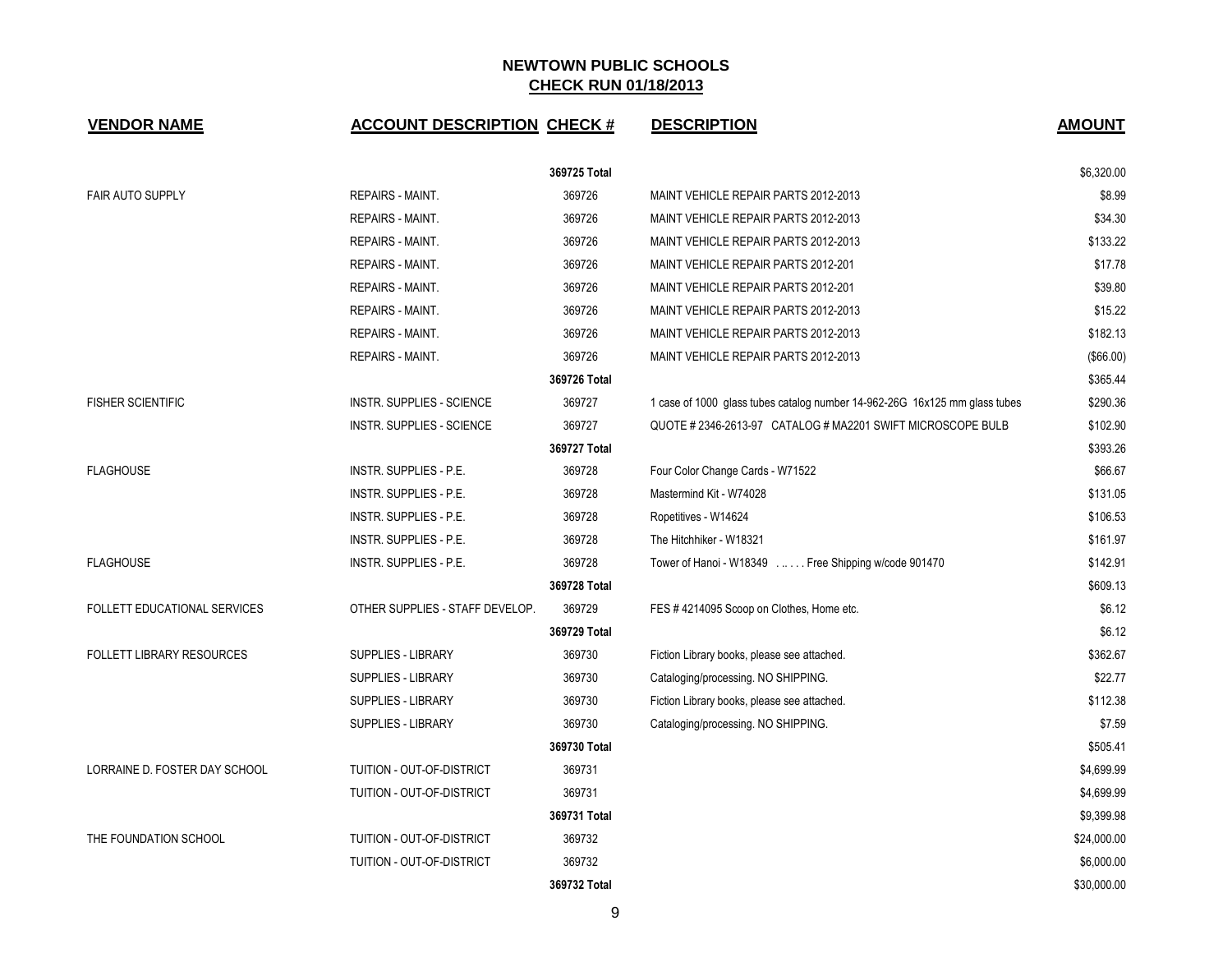| <b>VENDOR NAME</b>                | <b>ACCOUNT DESCRIPTION CHECK #</b> |              | <b>DESCRIPTION</b>                                   | <b>AMOUNT</b> |
|-----------------------------------|------------------------------------|--------------|------------------------------------------------------|---------------|
| THE GARLAND COMPANY INC.          | <b>B&amp;G SUPPLIES - MAINT.</b>   | 369733       | TUFF STUFF TRUE WHITE / ALUM STONE                   | \$196.26      |
|                                   |                                    | 369733 Total |                                                      | \$196.26      |
| <b>BARBARA GASPARINE</b>          | OFF. SUPPLIES - ADMIN.             | 369734       | <b>ADMIN SUPPLIES</b>                                | \$227.75      |
|                                   |                                    | 369734 Total |                                                      | \$227.75      |
| DR. LINDA A. GEJDA                | STAFF TRAVEL - SUPER.              | 369735       | MONTHLY TRAVEL 2012/13                               | \$300.00      |
|                                   |                                    | 369735 Total |                                                      | \$300.00      |
| GERONNURSING & RESPITE CARE INC.  | PROF. SERV. - HEALTH ELEM/RIS      | 369736       | STARR SERVICES.                                      | \$1,935.76    |
|                                   | PROF. SERV. - HEALTH ELEM/RIS      | 369736       | <b>STARR SERVICES</b>                                | \$483.94      |
|                                   |                                    | 369736 Total |                                                      | \$2.419.70    |
| GEYER INSTRUCTIONAL AIDS CO. INC. | <b>INSTR. SUPPLIES - MATH</b>      | 369737       | RECT. GRAPH 11X17 CATALOG #150103                    | \$38.00       |
|                                   | <b>INSTR. SUPPLIES - MATH</b>      | 369737       | GRAD COMPASSES - CATALOG 450067                      | \$55.50       |
|                                   | <b>INSTR. SUPPLIES - MATH</b>      | 369737       | WRITE/WIPE BOARDS (SET OF 12) - CATALOG 403524       | \$108.00      |
|                                   | <b>INSTR. SUPPLIES - MATH</b>      | 369737       | RECTANGULAR 4 GRAPH PAPER-CATALOG 150052             | \$156.00      |
|                                   | INSTR. SUPPLIES - MATH             | 369737       | RECT. 6 GRAPH- 150056                                | \$156.00      |
|                                   | <b>INSTR. SUPPLIES - MATH</b>      | 369737       | <b>SHIPPING</b>                                      | \$49.95       |
|                                   |                                    | 369737 Total |                                                      | \$563.45      |
| <b>GLOBAL EQUIPMENT COMPANY</b>   | <b>B&amp;G SUPPLIES - MAINT.</b>   | 369738       | HEX KEY, SCREWDRIVER SET - MAINT SU                  | \$16.95       |
|                                   | <b>B&amp;G SUPPLIES - MAINT.</b>   | 369738       | HEX KEY, SCREWDRIVER SET - MAINT SUPPLIES            | \$141.29      |
|                                   |                                    | 369738 Total |                                                      | \$158.24      |
| <b>GLOBAL MED INDUSTRIES LLC</b>  | MEDICAL SUPPLIES - ELEM.           | 369739       | Lifeline Adult Electrode Pads-SKU# DDP-100=defibtech | \$288.00      |
|                                   | MEDICAL SUPPLIES - ELEM.           | 369739       | Lifeline Pediatric Pads SKU# 200P defibtech          | \$680.00      |
|                                   | MEDICAL SUPPLIES - ELEM.           | 369739       | FRX-Adult pad#SKU#: 989803139261                     | \$40.00       |
|                                   |                                    | 369739 Total |                                                      | \$1,008.00    |
| GLOBALGOV/ED SOLUTIONS INC.       | REPAIRS - TECH ED.                 | 369740       | AMPED WIRELESS SB1000 A191-0010                      | \$79.99       |
|                                   | REPAIRS - TECH ED.                 | 369740       | AMPED WIRELESS SR 10000 - A191-0034                  | \$109.99      |
|                                   | REPAIRS - TECH ED.                 | 369740       | KENSINGTON K39336US - K0507014                       | \$81.99       |
|                                   | REPAIRS - TECH ED.                 | 369740       | <b>SHIPPING</b>                                      | \$9.80        |
|                                   |                                    | 369740 Total |                                                      | \$281.77      |
| GOLDIE AND LIBRO MUSIC CENTER LLC | <b>REPAIRS - MUSIC</b>             | 369741       | <b>REPAIRS OF INSTRUMENTS</b>                        | \$245.00      |
|                                   | <b>REPAIRS - MUSIC</b>             | 369741       | <b>REPAIRS OF INSTRUMENTS</b>                        | \$250.00      |
|                                   | INSTR. SUPPLIES - MUSIC            | 369741       | DRUM WITH MALLET                                     | \$190.00      |
|                                   | <b>INSTR. SUPPLIES - MUSIC</b>     | 369741       | DEEP BASC TUNE                                       | \$285.00      |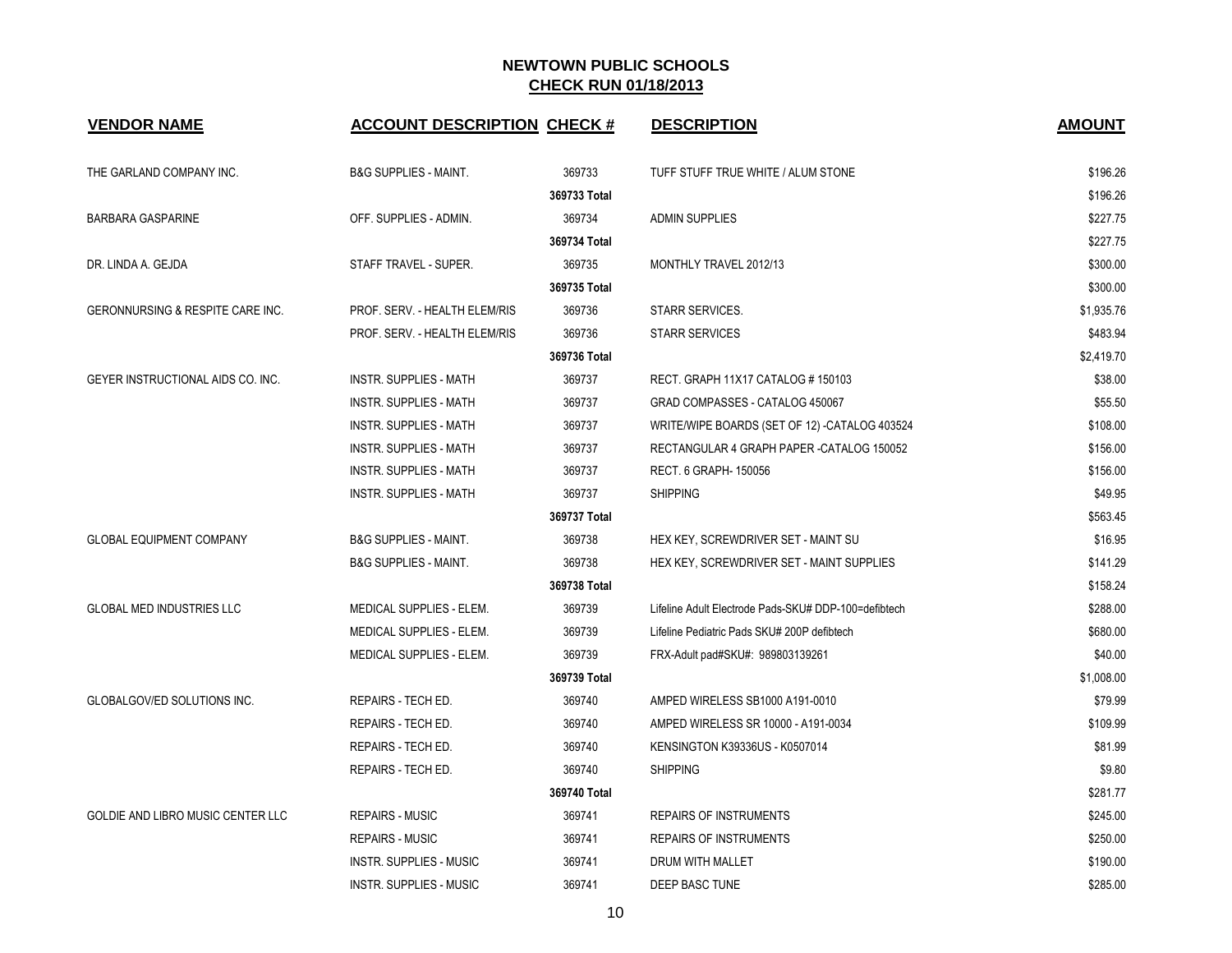| <b>VENDOR NAME</b>             | <b>ACCOUNT DESCRIPTION CHECK #</b> |              | <b>DESCRIPTION</b>                                           | <b>AMOUNT</b> |
|--------------------------------|------------------------------------|--------------|--------------------------------------------------------------|---------------|
|                                | <b>INSTR. SUPPLIES - MUSIC</b>     | 369741       | 12 INCH FREE STYLE DJEMBE                                    | \$200.00      |
|                                | <b>INSTR. SUPPLIES - MUSIC</b>     | 369741       | 12 FREE STYLE TUNES DJEMBE                                   | \$265.00      |
|                                | <b>INSTR. SUPPLIES - MUSIC</b>     | 369741       | BELL THREE HADN HELD                                         | \$160.00      |
|                                |                                    | 369741 Total |                                                              | \$1,595.00    |
| <b>GOODWILL</b>                | PROF. SERV. - TRANSITIONAL         | 369742       | <b>TRANSITION SERVICES SUMMER</b>                            | \$963.14      |
|                                |                                    | 369742 Total |                                                              | \$963.14      |
| GOVCONNECTION, INC.            | INSTR. SUPPLIES - INFO. TECH.      | 369743       | Power Strip 15 ft. 13635751 Mfg. Part # 6SPDX-15             | \$144.00      |
|                                | INSTR. SUPPLIES - INFO. TECH.      | 369743       | Cat 6 cables 417397 Mfg. Part #365050                        | \$101.70      |
|                                | INSTR. SUPPLIES - INFO. TECH.      | 369743       | Cat 6 15 ft. 14506740 Mfg. Part # N201-015-BL                | \$237.50      |
| GOVCONNECTION, INC.            | INSTR. SUPPLIES - INFO. TECH.      | 369743       | Cat 6 25 ft. gray 14285473 Mfg. part # V7N2C6-25F-GRYS       | \$137.50      |
|                                |                                    | 369743 Total |                                                              | \$620.70      |
| <b>GRAINGER</b>                | B. & G. REPAIRS - M.G.             | 369744       | ROOF VENT REPAIR - MG                                        | \$259.89      |
|                                | B. & G. REPAIRS - HOM.             | 369744       | <b>GENERATOR REPAIR - HOM</b>                                | \$5.25        |
|                                | B. & G. REPAIRS - HOM.             | 369744       | <b>GENERATOR REPAIR - HOM</b>                                | \$192.96      |
|                                | B. & G. REPAIRS - HOM.             | 369744       | <b>GENERATOR REPAIR - HOM</b>                                | \$27.34       |
|                                | B. & G. REPAIRS - HOM.             | 369744       | <b>GENERATOR REPAIR - HOM</b>                                | \$41.01       |
|                                | B. & G. REPAIRS - HOM.             | 369744       | <b>GENERATOR REPAIR - HOM</b>                                | \$241.24      |
|                                | B. & G. REPAIRS - HOM.             | 369744       | <b>GENERATOR REPAIR - HOM</b>                                | \$17.00       |
|                                | B. & G. REPAIRS - HOM.             | 369744       | <b>GENERATOR REPAIR - HOM</b>                                | \$67.68       |
|                                | B. & G. REPAIRS - HOM.             | 369744       | <b>GENERATOR REPAIR - HOM</b>                                | \$146.06      |
|                                |                                    | 369744 Total |                                                              | \$998.43      |
| <b>GARY AND CATHERINE GRAY</b> | TUITION - OUT-OF-DISTRICT          | 369745       | <b>MEDIATED AGREEMENT</b>                                    | \$20,000.00   |
|                                |                                    | 369745 Total |                                                              | \$20,000.00   |
| <b>TERESA L. GREENFIELD</b>    | OFF. SUPPLIES - ADMIN.             | 369746       | <b>STAFF SUPPLIES</b>                                        | \$112.97      |
|                                |                                    | 369746 Total |                                                              | \$112.97      |
| <b>JENNY GRUSTAS</b>           | STAFF TRAIN. - GUIDANCE            | 368876       | <b>CTCA 2012</b>                                             | (\$98.00)     |
|                                |                                    | 368876 Total |                                                              | (\$98.00)     |
| <b>GSPORTS WRESTLING</b>       | <b>INSTR. SUPPLIES - SPORTS</b>    | 369747       | F5 TORNADO HEADGEAR                                          | \$988.50      |
|                                | <b>INSTR. SUPPLIES - SPORTS</b>    | 369747       | PREDICAMENT SCOREBOOK PWS3                                   | \$16.95       |
|                                | <b>INSTR. SUPPLIES - SPORTS</b>    | 369747       | T-97 4CLIFF KEEN 4-INCH MAT TAPE                             | \$134.25      |
|                                | <b>INSTR. SUPPLIES - SPORTS</b>    | 369747       | CASES KENCLEAN PLUS ATHLETIC MAT DISINFECTANT/CLEANER KC001C | \$250.00      |
|                                | INSTR. SUPPLIES - SPORTS           | 369747       | CASE OF KS SKIN CRÈME KS001C                                 | \$175.00      |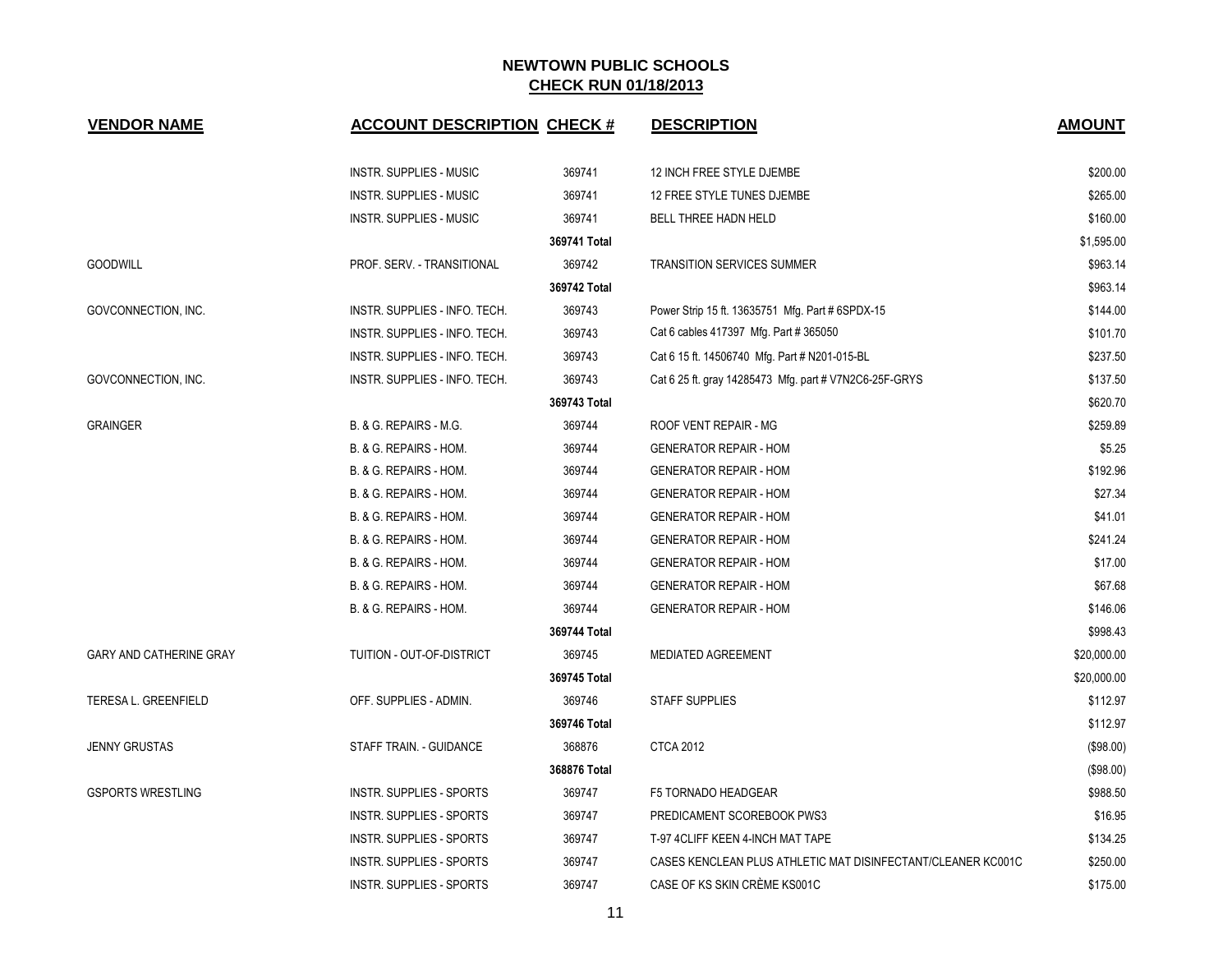| <b>VENDOR NAME</b>        | <b>ACCOUNT DESCRIPTION CHECK #</b>  |              | <b>DESCRIPTION</b>                         | <b>AMOUNT</b> |
|---------------------------|-------------------------------------|--------------|--------------------------------------------|---------------|
|                           | INSTR. SUPPLIES - SPORTS            | 369747       | CASE OF KENNEDY ATHLETIC BODY WIPES KBWC   | \$89.00       |
|                           | INSTR. SUPPLIES - SPORTS            | 369747       | <b>SHIPPING</b>                            | \$200.00      |
|                           |                                     | 369747 Total |                                            | \$1,853.70    |
| HARLEM RIVER HOUNDS, INC. | PROF. SERV. - B. & G.               | 369748       | CANINE SEARCH DETECTION 09/11/12           | \$450.00      |
|                           |                                     | 369748 Total |                                            | \$450.00      |
| HB COMMUNICATIONS INC.    | INSTR. SUPPLIES - MUSIC             | 369749       | SCREEN FLOW 4 SOFTWARE ORDER QUOTE 2005590 | \$99.00       |
|                           | INSTR. SUPPLIES - MUSIC             | 369749       | <b>SHIPPING</b>                            | \$10.00       |
|                           |                                     | 369749 Total |                                            | \$109.00      |
| <b>ROBERT HEIN</b>        | <b>B&amp;G SUPPLIES - CUSTODIAL</b> | 369750       | SHOE'S (30509)                             | \$85.04       |
|                           |                                     | 369750 Total |                                            | \$85.04       |
| <b>MARION HOFFMAN</b>     | INSTR. SUPPLIES - SP. ED. PREK-8    | 369751       | PRESCHOOL SUPPLIES                         | \$18.95       |
|                           |                                     | 369751 Total |                                            | \$18.95       |
| HOMETOWN TOOL LLC         | <b>B&amp;G SUPPLIES - CUSTODIAL</b> | 369752       | CUSTODIAN UNIFORMS (2012-2013)             | \$135.00      |
|                           | <b>B&amp;G SUPPLIES - CUSTODIAL</b> | 369752       | CUSTODIAN UNIFORMS (2012-2013)             | \$135.00      |
|                           | <b>B&amp;G SUPPLIES - CUSTODIAL</b> | 369752       | CUSTODIAN UNIFORMS (2012-2013)             | \$75.00       |
|                           | <b>B&amp;G SUPPLIES - CUSTODIAL</b> | 369752       | CUSTODIAN UNIFORMS (2012-2013)             | \$27.00       |
|                           | <b>B&amp;G SUPPLIES - CUSTODIAL</b> | 369752       | CUSTODIAN UNIFORMS (2012-2013)             | \$25.00       |
|                           | <b>B&amp;G SUPPLIES - CUSTODIAL</b> | 369752       | CUSTODIAN UNIFORMS (2012-2013)             | \$50.00       |
|                           | <b>B&amp;G SUPPLIES - CUSTODIAL</b> | 369752       | CUSTODIAN UNIFORMS (2012-2013)             | \$135.00      |
|                           | <b>B&amp;G SUPPLIES - CUSTODIAL</b> | 369752       | CUSTODIAN UNIFORMS (2012-2013)             | \$162.00      |
|                           | <b>B&amp;G SUPPLIES - CUSTODIAL</b> | 369752       | CUSTODIAN UNIFORMS (2012-2013)             | \$50.00       |
|                           | <b>B&amp;G SUPPLIES - CUSTODIAL</b> | 369752       | CUSTODIAN UNIFORMS (2012-2013)             | \$50.00       |
|                           | <b>B&amp;G SUPPLIES - CUSTODIAL</b> | 369752       | CUSTODIAN UNIFORMS (2012-2013)             | \$125.00      |
|                           | <b>B&amp;G SUPPLIES - CUSTODIAL</b> | 369752       | CUSTODIAN UNIFORMS (2012-2013)             | \$100.00      |
|                           | <b>B&amp;G SUPPLIES - CUSTODIAL</b> | 369752       | CUSTODIAN UNIFORMS (2012-2013)             | \$54.00       |
|                           | <b>B&amp;G SUPPLIES - CUSTODIAL</b> | 369752       | CUSTODIAN UNIFORMS (2012-2013)             | \$41.98       |
|                           | <b>B&amp;G SUPPLIES - CUSTODIAL</b> | 369752       | CUSTODIAN UNIFORMS (2012-2013)             | \$84.50       |
|                           | <b>B&amp;G SUPPLIES - CUSTODIAL</b> | 369752       | CUSTODIAN UNIFORMS (2012-2013)             | \$225.12      |
|                           |                                     | 369752 Total |                                            | \$1,474.60    |
| HUSSEY SEATING COMPANY    | <b>B&amp;G CONTRACTED SERV.</b>     | 369753       | INSPECT / SERVICE GYM HOOPS - NHS          | \$1,300.00    |
|                           | <b>B&amp;G CONTRACTED SERV.</b>     | 369753       | INSPECT / SERVICE GYM HOOPS - NHS          | \$330.00      |
|                           |                                     | 369753 Total |                                            | \$1,630.00    |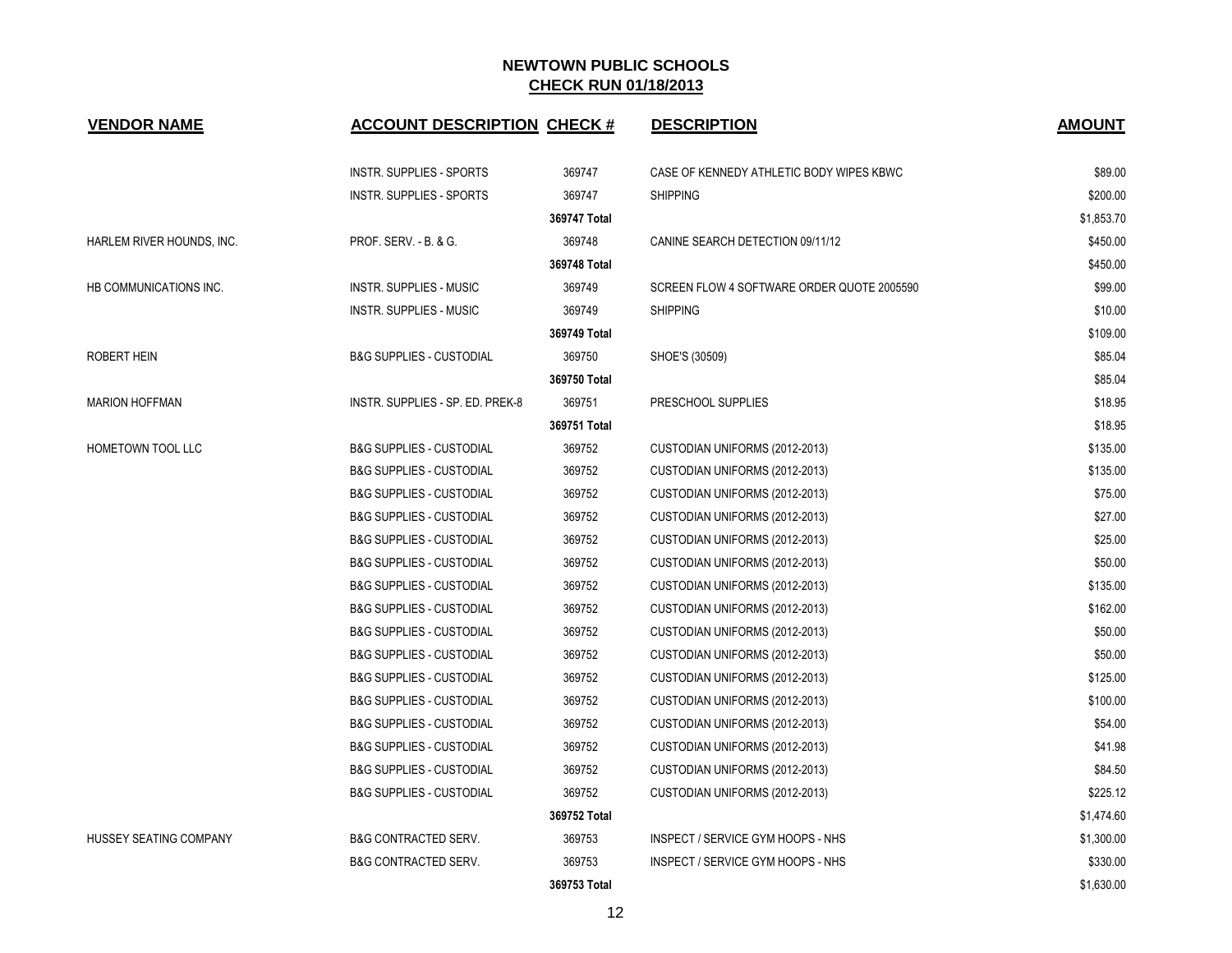| <b>VENDOR NAME</b>                     | <b>ACCOUNT DESCRIPTION CHECK #</b>  |              | <b>DESCRIPTION</b>                                | <b>AMOUNT</b> |
|----------------------------------------|-------------------------------------|--------------|---------------------------------------------------|---------------|
| INDUSTRIAL PUMP & VALVE SERVICE INC.   | <b>EMERGENCY REPAIRS - H.S.</b>     | 369754       | REPAIR CIRCULATOR PUMPS IN F-WING - NHS           | \$1,165.60    |
|                                        | <b>EMERGENCY REPAIRS - H.S.</b>     | 369754       | REPAIR CIRCULATOR PUMPS IN F-WING -               | \$1,165.60    |
|                                        | <b>EMERGENCY REPAIRS - H.S.</b>     | 369754       | REPAIR CIRCULATOR PUMPS IN F-WING - NHS           | \$1,165.60    |
|                                        |                                     | 369754 Total |                                                   | \$3,496.80    |
| THE INSTITUTE OF PROFESSIONAL PRACTICE | PROF. SERV. - PSYCH/MED. EVAL.      | 369755       | CONSULTATION BCBA SERVICES FOR DISTRICT           | \$8,600.00    |
|                                        |                                     | 369755 Total |                                                   | \$8,600.00    |
| <b>LISA JOHNS</b>                      | STAFF TRAVEL - INFO. TECH.          | 369756       | TRAVEL DEC 2012                                   | \$86.64       |
|                                        |                                     | 369756 Total |                                                   | \$86.64       |
| K-5 MATH TEACHING RESOURCES LLC        | <b>INSTR. SUPPLIES - CLASSROOM</b>  | 369757       | Math Projects (Grades 3-5)                        | \$29.95       |
|                                        | INSTR. SUPPLIES - CLASSROOM         | 369757       | Math Resource Licenses-see attached order-NO S/H  | \$239.60      |
|                                        |                                     | 369757 Total |                                                   | \$269.55      |
| RACHEL KALISH                          | PROF. SERV. - SP/HEAR.              | 369758       | STARR SPEECH SERVICES 10HRS/WK. X 37 WKS.         | \$660.00      |
|                                        | PROF. SERV. - SP/HEAR.              | 369758       | STARR SPEECH SERVICES 10HRS/WK. X 37 WKS.         | \$900.00      |
|                                        |                                     | 369758 Total |                                                   | \$1,560.00    |
| KILN-RAY SERVICES LLC                  | <b>REPAIRS - ART</b>                | 369759       | <b>L&amp;L KILN REPAIR</b>                        | \$352.85      |
|                                        | <b>REPAIRS - ART</b>                | 369759       | REPLACE ELEMENT IN THE L+I KILN                   | \$400.00      |
|                                        |                                     | 369759 Total |                                                   | \$752.85      |
| KLINGBERG FAMILY CENTERS INC.          | TUITION - OUT-OF-DISTRICT           | 369760       | RAYMOND HILL SCHOOL                               | \$5,352.45    |
|                                        |                                     | 369760 Total |                                                   | \$5,352.45    |
| <b>CHRISTINE LAMAS</b>                 | STAFF TRAVEL - SP. ED. PREK-8       | 369761       | TRAVEL OCT 2012 THRU NOV 2012                     | \$75.26       |
|                                        |                                     | 369761 Total |                                                   | \$75.26       |
| LEARNING ALLY INC.                     | INSTR. SUPPLIES - SP. ED. H.S.      | 369763       | INTRODUCTORY PACKAGE FOR NEWTOWN PUBLIC SCHOOLS   | \$553.00      |
|                                        |                                     | 369763 Total |                                                   | \$553.00      |
| <b>LEARNING A-Z</b>                    | INSTR. SUPPLIES - CLASSROOM         | 369762       | Learning A-Z Classroom license                    | \$89.95       |
|                                        |                                     | 369762 Total |                                                   | \$89.95       |
| VALERIE LEBLANC                        | STAFF TRAIN. - SCIENCE              | 369764       | <b>TRAVEL PAID</b>                                | \$51.84       |
|                                        |                                     | 369764 Total |                                                   | \$51.84       |
| LEBRON, JOSE                           | <b>B&amp;G SUPPLIES - CUSTODIAL</b> | 369765       | SHOE'S (30509)                                    | \$100.00      |
|                                        |                                     | 369765 Total |                                                   | \$100.00      |
| LITTLE SCIENTISTS LLC                  | INSTR. SUPPLIES - CLASSROOM         | 369766       | Grade 2 Sand/Soil Unit, #1 C What is Soil Booklet | \$50.00       |
|                                        | INSTR. SUPPLIES - CLASSROOM         | 369766       | #2 C How does your garden grow booklet            | \$50.00       |
|                                        | INSTR. SUPPLIES - CLASSROOM         | 369766       | #3 C Does soil hold water booklet                 | \$50.00       |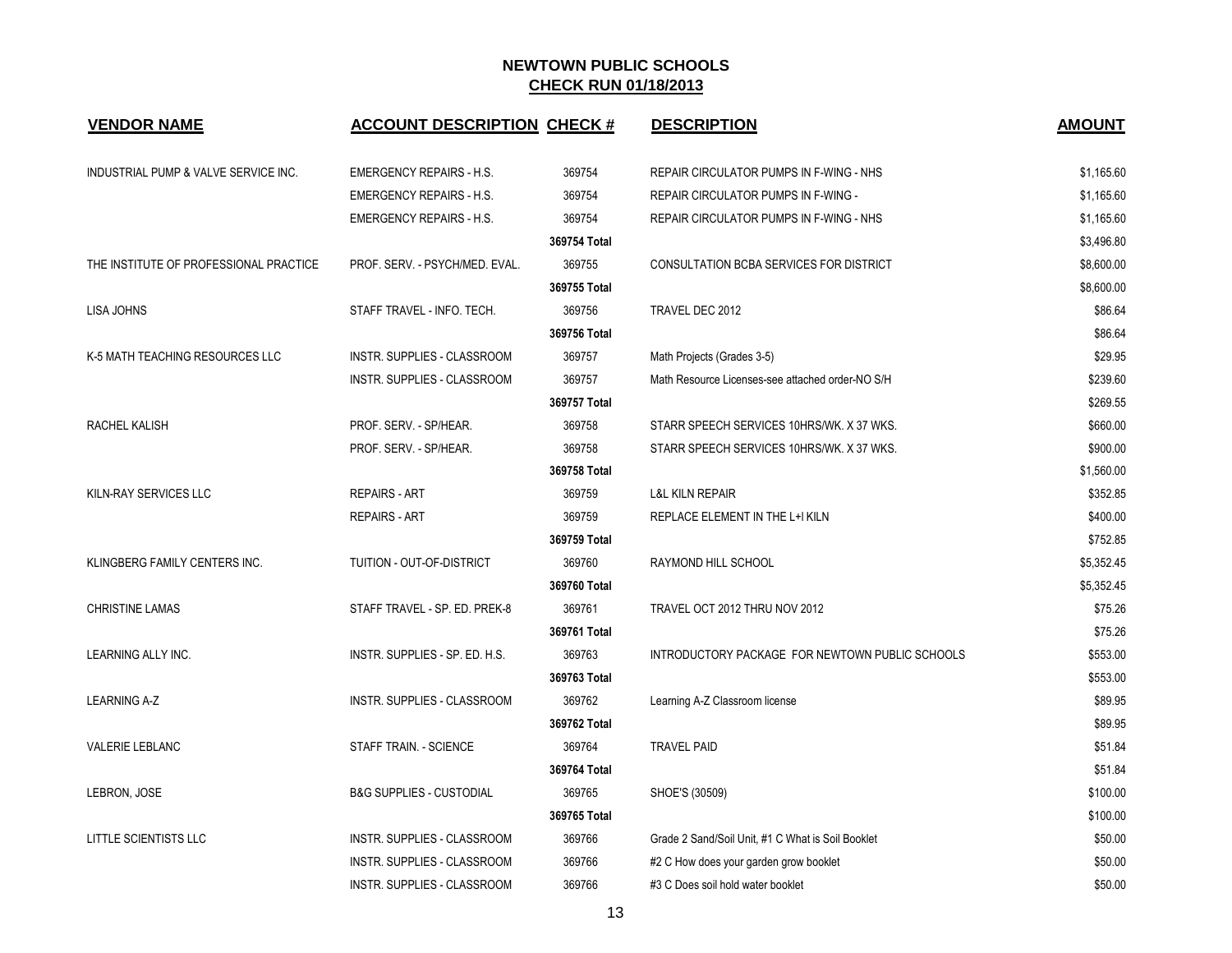| <b>VENDOR NAME</b>             | <b>ACCOUNT DESCRIPTION CHECK #</b>  |              | <b>DESCRIPTION</b>                         | <b>AMOUNT</b> |
|--------------------------------|-------------------------------------|--------------|--------------------------------------------|---------------|
|                                | INSTR. SUPPLIES - CLASSROOM         | 369766       | #4 C Can we build it booklet               | \$50.00       |
|                                | INSTR. SUPPLIES - CLASSROOM         | 369766       | Shipping                                   | \$30.00       |
|                                |                                     | 369766 Total |                                            | \$230.00      |
| DR. ANA PAULA MACHADO          | MEDICAL ADVISOR - HEALTH ADMIN      | 369767       | <b>MEDICAL DIRECTOR</b>                    | \$769.20      |
|                                |                                     | 369767 Total |                                            | \$769.20      |
| <b>MAGNAKLEEN SERVICES LLC</b> | <b>B&amp;G SUPPLIES - CUSTODIAL</b> | 369768       | MOP / RUG SERVICES - ALL SCHOOLS 2012-2013 | \$18.00       |
|                                | <b>B&amp;G SUPPLIES - CUSTODIAL</b> | 369768       | MOP / RUG SERVICES - ALL SCHOOLS 2012-2013 | \$74.00       |
|                                | <b>B&amp;G SUPPLIES - CUSTODIAL</b> | 369768       | MOP / RUG SERVICES - ALL SCHOOLS 2012-2013 | \$166.50      |
|                                | <b>B&amp;G SUPPLIES - CUSTODIAL</b> | 369768       | MOP / RUG SERVICES - ALL SCHOOLS 2012-2013 | \$48.50       |
|                                | <b>B&amp;G SUPPLIES - CUSTODIAL</b> | 369768       | MOP / RUG SERVICES - ALL SCHOOLS 2012-2013 | \$19.50       |
|                                | <b>B&amp;G SUPPLIES - CUSTODIAL</b> | 369768       | MOP / RUG SERVICES - ALL SCHOOLS 2012-2013 | \$18.00       |
|                                | <b>B&amp;G SUPPLIES - CUSTODIAL</b> | 369768       | MOP / RUG SERVICES - ALL SCHOOLS 2012-2013 | \$44.00       |
|                                | <b>B&amp;G SUPPLIES - CUSTODIAL</b> | 369768       | MOP / RUG SERVICES - ALL SCHOOLS 2012-2013 | \$18.00       |
|                                | <b>B&amp;G SUPPLIES - CUSTODIAL</b> | 369768       | MOP / RUG SERVICES - ALL SCHOOLS 2012-2013 | \$74.00       |
|                                | <b>B&amp;G SUPPLIES - CUSTODIAL</b> | 369768       | MOP / RUG SERVICES - ALL SCHOOLS 2012-2013 | \$166.50      |
|                                | <b>B&amp;G SUPPLIES - CUSTODIAL</b> | 369768       | MOP / RUG SERVICES - ALL SCHOOLS 2012-2013 | \$48.50       |
|                                | <b>B&amp;G SUPPLIES - CUSTODIAL</b> | 369768       | MOP / RUG SERVICES - ALL SCHOOLS 2012-2013 | \$19.50       |
|                                | <b>B&amp;G SUPPLIES - CUSTODIAL</b> | 369768       | MOP / RUG SERVICES - ALL SCHOOLS 2012-2013 | \$18.00       |
|                                | <b>B&amp;G SUPPLIES - CUSTODIAL</b> | 369768       | MOP / RUG SERVICES - ALL SCHOOLS 2012-2013 | \$106.20      |
|                                | <b>B&amp;G SUPPLIES - CUSTODIAL</b> | 369768       | MOP / RUG SERVICES - ALL SCHOOLS 2012-2013 | \$45.45       |
| <b>MAGNAKLEEN SERVICES LLC</b> | <b>B&amp;G SUPPLIES - CUSTODIAL</b> | 369768       | MOP / RUG SERVICES - ALL SCHOOLS 2012-2013 | \$60.65       |
|                                | <b>B&amp;G SUPPLIES - CUSTODIAL</b> | 369768       | MOP / RUG SERVICES - ALL SCHOOLS 2012-2013 | \$21.50       |
|                                | <b>B&amp;G SUPPLIES - CUSTODIAL</b> | 369768       | MOP / RUG SERVICES - ALL SCHOOLS 2012-2013 | \$30.65       |
|                                | <b>B&amp;G SUPPLIES - CUSTODIAL</b> | 369768       | MOP / RUG SERVICES - ALL SCHOOLS 2012-2013 | \$28.25       |
|                                | <b>B&amp;G SUPPLIES - CUSTODIAL</b> | 369768       | MOP / RUG SERVICES - ALL SCHOOLS 2012-2013 | \$21.70       |
|                                | <b>B&amp;G SUPPLIES - CUSTODIAL</b> | 369768       | MOP / RUG SERVICES - ALL SCHOOLS 2012-2013 | \$106.20      |
|                                | <b>B&amp;G SUPPLIES - CUSTODIAL</b> | 369768       | MOP / RUG SERVICES - ALL SCHOOLS 2012-2013 | \$45.45       |
|                                | <b>B&amp;G SUPPLIES - CUSTODIAL</b> | 369768       | MOP / RUG SERVICES - ALL SCHOOLS 2012-2013 | \$60.65       |
|                                | <b>B&amp;G SUPPLIES - CUSTODIAL</b> | 369768       | MOP / RUG SERVICES - ALL SCHOOLS 2012-2013 | \$21.50       |
|                                | <b>B&amp;G SUPPLIES - CUSTODIAL</b> | 369768       | MOP / RUG SERVICES - ALL SCHOOLS 2012-2013 | \$30.65       |
|                                | <b>B&amp;G SUPPLIES - CUSTODIAL</b> | 369768       | MOP / RUG SERVICES - ALL SCHOOLS 2012-2013 | \$28.25       |
|                                |                                     | 369768 Total |                                            | \$1,340.10    |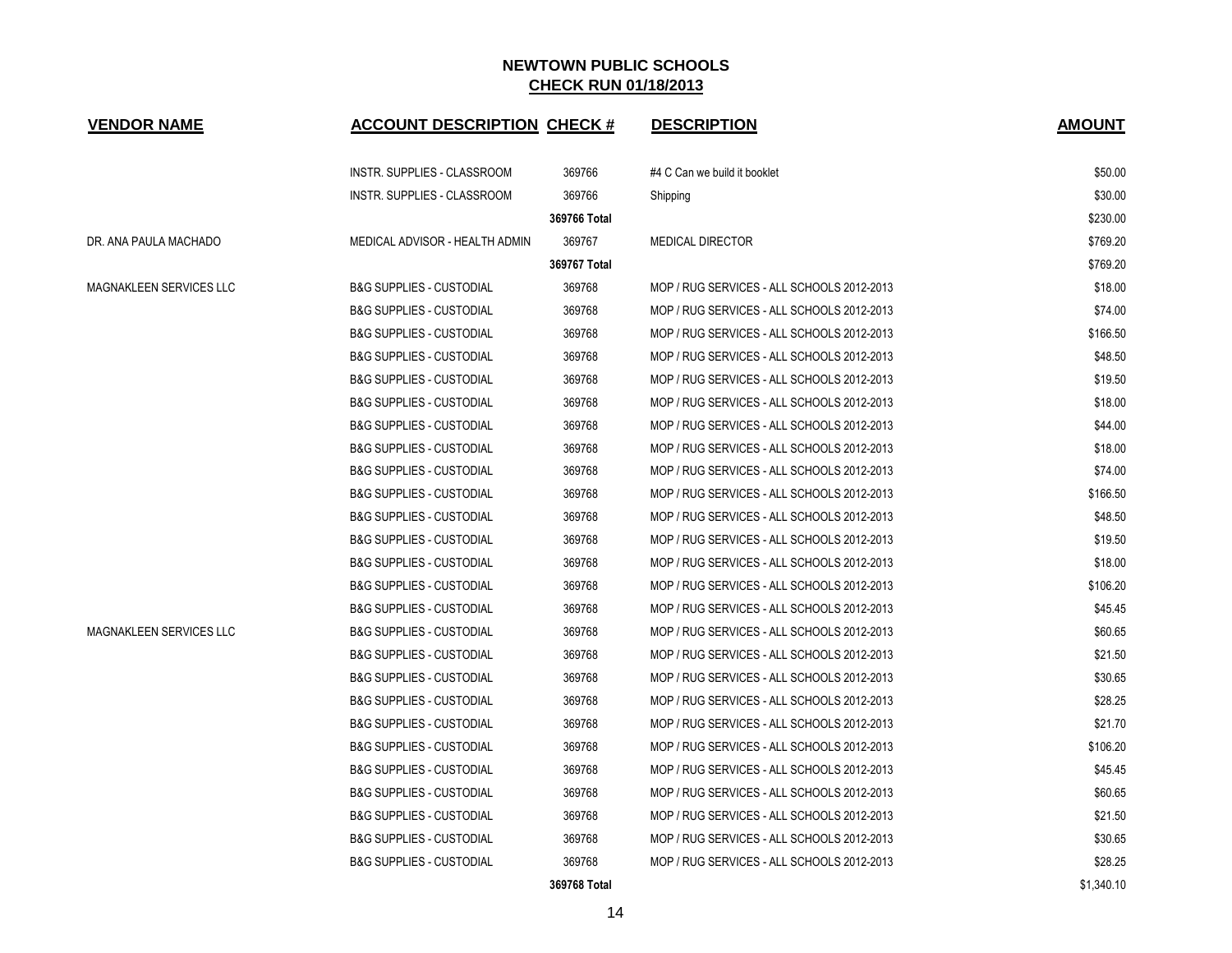| <b>VENDOR NAME</b>          | <b>ACCOUNT DESCRIPTION CHECK #</b> |              | <b>DESCRIPTION</b>                                               | <b>AMOUNT</b> |
|-----------------------------|------------------------------------|--------------|------------------------------------------------------------------|---------------|
| MAHARD'S PIANO SERVICE, LLC | REPAIRS - MUSIC                    | 369769       | PIANO TUNING                                                     | \$205.00      |
|                             | <b>REPAIRS - MUSIC</b>             | 369769       | PIANO TUNING                                                     | \$125.00      |
|                             |                                    | 369769 Total |                                                                  | \$330.00      |
| MAIL FINANCE                | EQUIP RENTAL - ADMIN.              | 369770       | LEASE AGREEMENT 2012/2013                                        | \$784.17      |
|                             | EQUIP RENTAL - BUS. SERV.          | 369770       | LEASE AGREEMENT 2012/2013                                        | \$784.17      |
|                             | EQUIP RENTAL - BUS. SERV.          | 369770       | LEASE PAYMENT \$430.53 QUARTERLY FOR FOLDING MACH                | \$430.53      |
|                             |                                    | 369770 Total |                                                                  | \$1,998.87    |
| LAURIE MARTINELLI           | OFF. SUPPLIES - ADMIN.             | 369771       | ADMIN SUPPLIES LOCKDOWN                                          | \$159.53      |
|                             |                                    | 369771 Total |                                                                  | \$159.53      |
| W.B. MASON., INC.           | OFF. SUPPLIES - BUS. SERV.         | 369772       | <b>SUPPLIES 2012/13</b>                                          | \$96.41       |
|                             | OFF. SUPPLIES - BUS. SERV.         | 369772       | <b>SUPPLIES 2012/13</b>                                          | \$674.63      |
|                             | OFF. SUPPLIES - BUS. SERV.         | 369772       | <b>SUPPLIES 2012/13</b>                                          | \$29.97       |
|                             | OFF. SUPPLIES - BUS. SERV.         | 369772       | SUPPLIES 2012/13                                                 | (\$24.00)     |
|                             | INSTR. SUPPLIES - SP. ED. H.S.     | 369772       | CHAIR HON-ITL1AHUNT69T DELIVER TO JILL GONSKI NEWTOWN HIGH SCHOC | \$309.95      |
|                             | <b>INSTR. SUPPLIES - GUIDANCE</b>  | 369772       | Oriole Pencils - DIX-12886- Pre-sharpened 21 boxes - 6 dozen/box | \$179.55      |
|                             | INSTR. SUPPLIES - GUIDANCE         | 369772       | Sharpie Fine Tip Marker - SAN-30001                              | \$4.68        |
|                             | INSTR. SUPPLIES - GUIDANCE         | 369772       | Sharpie Industrial Markers - SAN 1                               | \$13.79       |
|                             | INSTR. SUPPLIES - GUIDANCE         | 369772       | Universal Tape - 6 rolls/pack - 3/4                              | \$24.12       |
|                             | INSTR. SUPPLIES - GUIDANCE         | 369772       | Scotch Magic Invisible Tape - MMM-81                             | \$23.94       |
|                             | INSTR. SUPPLIES - GUIDANCE         | 369772       | Avery Binder - AVE-15807 - 1 inch B                              | \$6.89        |
|                             | <b>INSTR. SUPPLIES - GUIDANCE</b>  | 369772       | Oriole Pencils - DIX-12886- Pre-sharpened 21 boxes - 6 dozen/box | \$179.55      |
|                             | INSTR. SUPPLIES - GUIDANCE         | 369772       | Oriole Pencils - DIX-12886- Pre-sharpened 21 boxes - 6 dozen/box | \$223.75      |
|                             | INSTR. SUPPLIES - GUIDANCE         | 369772       | UNV 20630 - 81/2 x 113/4 White Ruled Pads                        | \$28.76       |
|                             | INSTR. SUPPLIES - GUIDANCE         | 369772       | UNV-39101 Self-Adhesive Name Badges - 100 per pack NO SHIPPING   | \$50.85       |
|                             | INSTR. SUPPLIES - SP. ED. PREK-8   | 369772       | CARTRIDGE HEWCC530A                                              | \$124.99      |
|                             | INSTR. SUPPLIES - SP. ED. PREK-8   | 369772       | <b>CARTRIDGES HEWCB436D</b>                                      | \$143.99      |
|                             | INSTR. SUPPLIES - CLASSROOM        | 369772       | ctns white copy paper 11 x 17 #WBM 28110-no shipping             | \$86.61       |
|                             | OFF. SUPPLIES - ADMIN.             | 369772       | HP LaserJet toner, HEW -CB436A                                   | \$139.98      |
|                             | OFF. SUPPLIES - ADMIN.             | 369772       | Cannon Cartridge, BX3 (cannon b640) for fax machine.             | \$29.13       |
|                             | INSTR. SUPPLIES - SOC. STUDIES     | 369772       | X-ACTO MODEL 1900 DESKTOP ELECTRIC                               | \$104.90      |
|                             | INSTR. SUPPLIES - SOC. STUDIES     | 369772       | 200 MASKING TAPE 24MM X 55M- MMM04801153465                      | \$48.60       |
|                             | INSTR. SUPPLIES - SOC. STUDIES     | 369772       | EXPO LOW ODOR DRY ERASER MARKER CHI                              | \$426.75      |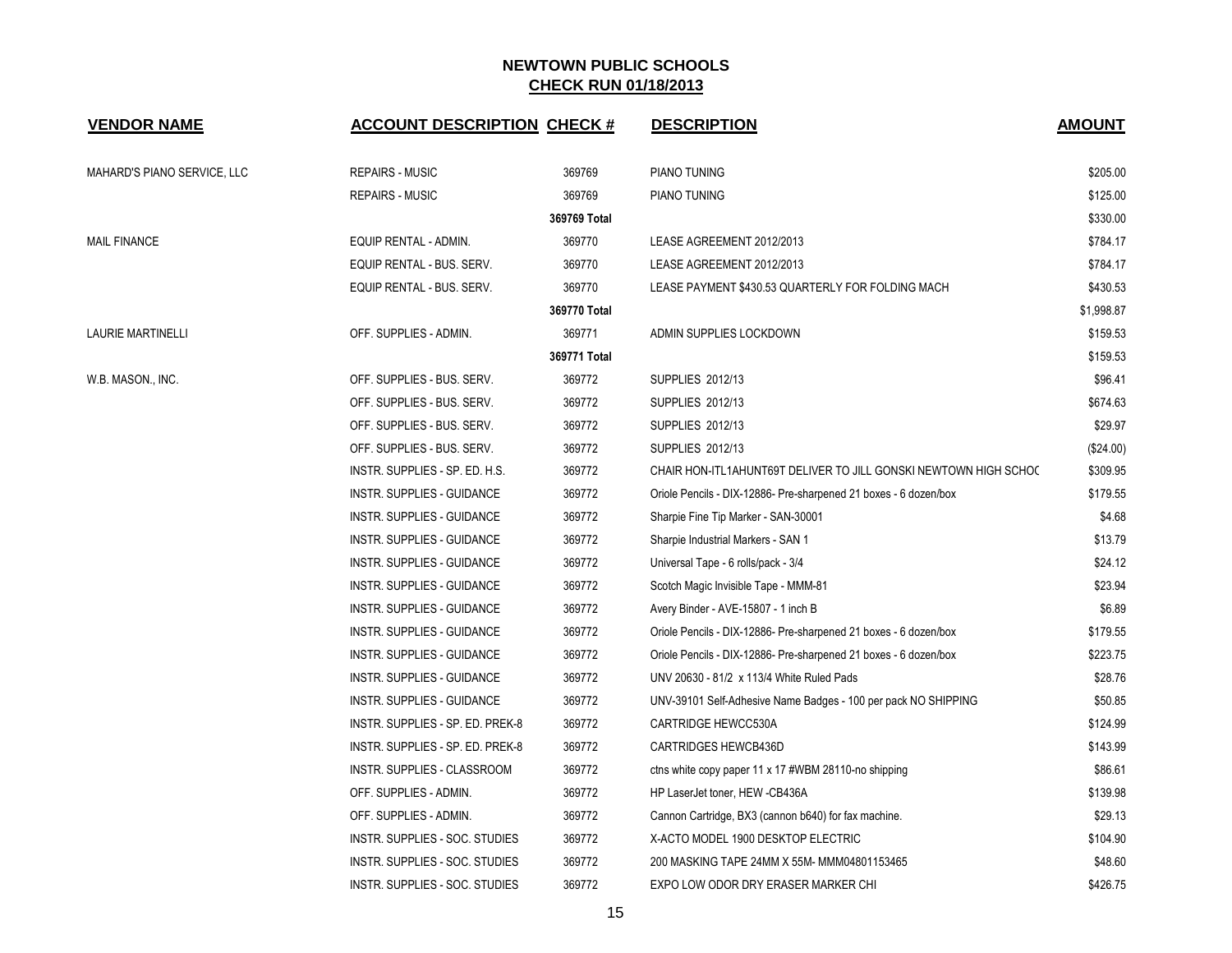| <b>VENDOR NAME</b>           | <b>ACCOUNT DESCRIPTION CHECK #</b> |              | <b>DESCRIPTION</b>                                                            | <b>AMOUNT</b> |
|------------------------------|------------------------------------|--------------|-------------------------------------------------------------------------------|---------------|
|                              | INSTR. SUPPLIES - CLASSROOM        | 369772       | Assorted Copier Paper-Bob Manowitz - See Attached                             | \$1,222.37    |
| W.B. MASON., INC.            | INSTR. SUPPLIES - CLASSROOM        | 369772       | Assorted Copier Paper-Bob Manowitz - See Attached                             | \$168.50      |
|                              | <b>INSTR. SUPPLIES - CLASSROOM</b> | 369772       | Colored pencils, Item CYO684012. Priced per consortium bid. Free shipping     | \$363.00      |
|                              |                                    | 369772 Total |                                                                               | \$4,681.66    |
| <b>MASTRI BUILDERS LLC</b>   | B. & G. REPAIRS - S.H.             | 369773       | REHAB OF CHALK HILL SCHOOL                                                    | \$10,070.00   |
|                              |                                    | 369773 Total |                                                                               | \$10,070.00   |
| <b>BETTY MCFADDEN</b>        | OFF. SUPPLIES - ADMIN.             | 369774       | SUPPLIES OFF                                                                  | \$14.02       |
|                              | INSTR. SUPPLIES - CLASSROOM        | 369774       | <b>CLASSROOM SUPPLIES</b>                                                     | \$19.97       |
|                              | <b>INSTR. SUPPLIES - CLASSROOM</b> | 369774       | <b>CLASSROOM SUPPLIES</b>                                                     | \$83.34       |
|                              |                                    | 369774 Total |                                                                               | \$117.33      |
| MELIORA ACADEMY INC.         | TUITION - OUT-OF-DISTRICT          | 369775       |                                                                               | \$28,405.00   |
|                              |                                    | 369775 Total |                                                                               | \$28,405.00   |
| <b>METRO SWIM SHOP</b>       | <b>INSTR. SUPPLIES - SPORTS</b>    | 369776       | DOLPHIN METALLIC FEMALE SWIMSUITS                                             | \$107.85      |
|                              | <b>INSTR. SUPPLIES - SPORTS</b>    | 369776       | SPEEDO SWIMSUITS QUANTUM SPLICE MALE                                          | \$1,225.50    |
|                              | INSTR. SUPPLIES - SPORTS           | 369776       | <b>SHIPPING</b>                                                               | \$30.75       |
|                              |                                    | 369776 Total |                                                                               | \$1,364.10    |
| <b>RICHARD F. MILLER</b>     | STAFF TRAIN. - STAFF DEVELOP.      | 369777       | Science Workshops/Training Sept-June                                          | \$975.00      |
|                              |                                    | 369777 Total |                                                                               | \$975.00      |
| <b>JOANNE MORRIS</b>         | STAFF TRAVEL - SUPER.              | 369778       | <b>TRAVEL PICTURES FOR BADGES</b>                                             | \$15.82       |
|                              |                                    | 369778 Total |                                                                               | \$15.82       |
| MUSIC & ARTS CENTER, INC.    | INSTR. SUPPLIES - MUSIC            | 369779       | For 8th grade Band sheet music and instrumental supplies for the school year. | \$364.00      |
|                              | <b>INSTR. SUPPLIES - MUSIC</b>     | 369779       | For Orchestra supplies throughout the school year, Mr. Hedin                  | \$107.20      |
|                              | <b>REPAIRS - MUSIC</b>             | 369779       | For Band instrument repairs throughout the school year.                       | \$57.98       |
|                              |                                    | 369779 Total |                                                                               | \$529.18      |
| N & S SUPPLY - FISHKILL INC. | B. & G. REPAIRS - M.S.             | 369780       | HVAC REPAIR PARTS - NMS BOILER                                                | \$59.28       |
|                              | B. & G. REPAIRS - M.S.             | 369780       | HVAC REPAIR PARTS - NMS BOILER                                                | \$7.02        |
|                              |                                    | 369780 Total |                                                                               | \$66.30       |
| <b>NARDELLIS</b>             | INSTR. SUPPLIES - CLASSROOM        | 369781       | Professional Development luncheon, 1/18/13.                                   | \$1,128.25    |
|                              |                                    | 369781 Total |                                                                               | \$1,128.25    |
| NATIONAL WILDLIFE FEDERATION | INSTR. SUPPLIES - CLASSROOM        | 369782       | subscriptions                                                                 | \$39.90       |
|                              |                                    | 369782 Total |                                                                               | \$39.90       |
| <b>NCSM</b>                  | STAFF TRAIN. - CLASSROOM           | 369783       | <b>REGISTRATION</b>                                                           | \$175.00      |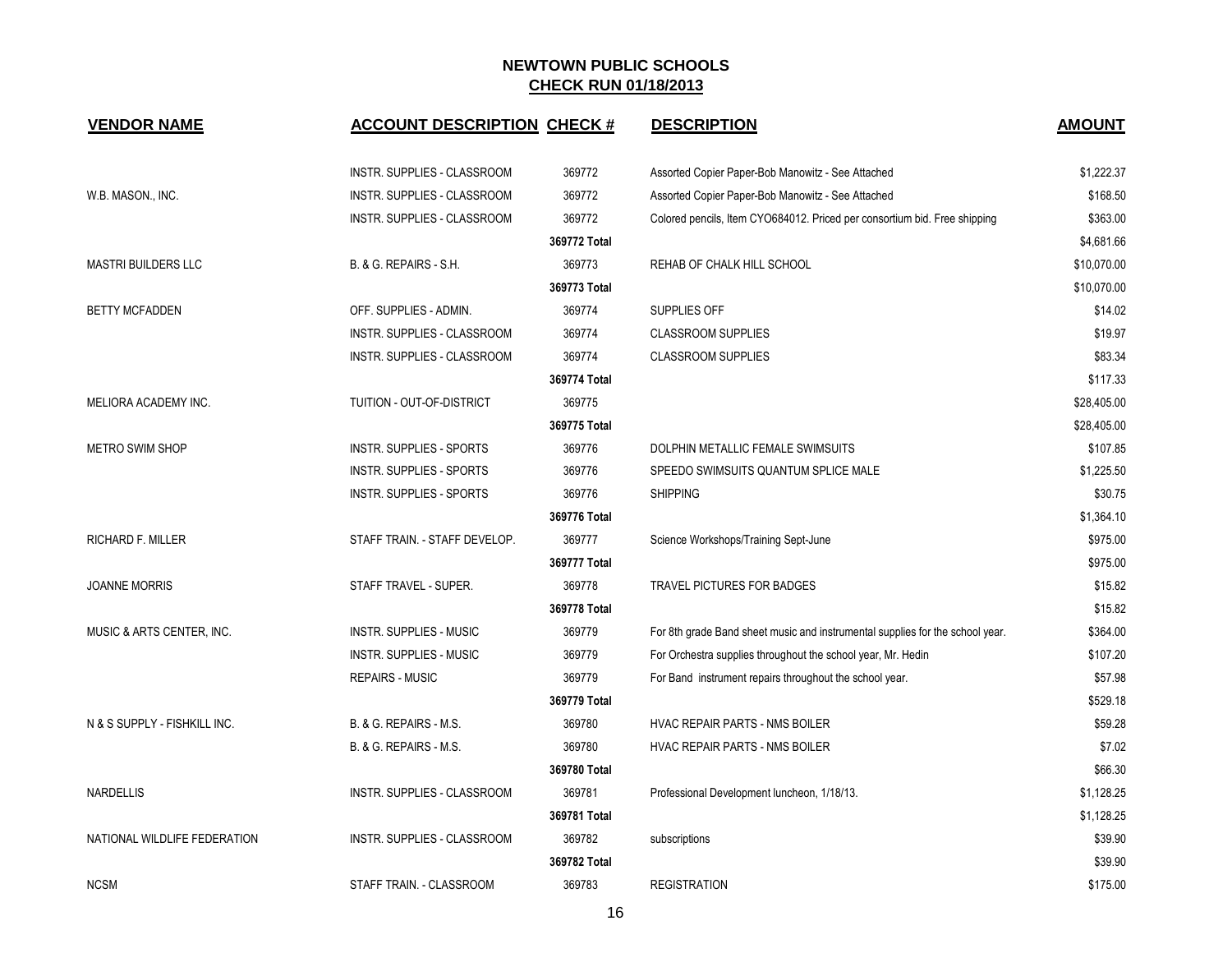| <b>VENDOR NAME</b>           | <b>ACCOUNT DESCRIPTION CHECK #</b> |              | <b>DESCRIPTION</b>                                 | <b>AMOUNT</b> |
|------------------------------|------------------------------------|--------------|----------------------------------------------------|---------------|
|                              | STAFF TRAIN. - CLASSROOM           | 369783       | <b>REGISTRATION</b>                                | \$275.00      |
|                              |                                    | 369783 Total |                                                    | \$450.00      |
| NEOPOST NEW ENGLAND          | REPAIRS - BUS, SERV.               | 369784       | MAINT AGREEMENT MAILING SYS.                       | \$1,234.00    |
|                              |                                    | 369784 Total |                                                    | \$1,234.00    |
| NEW ENGLAND CTR FOR CHILDREN | TUITION - OUT-OF-DISTRICT          | 369785       |                                                    | \$14,543.22   |
|                              |                                    | 369785 Total |                                                    | \$14,543.22   |
| NEWTOWN BOARD OF EDUCATION   | MEDICAL INS. PREMIUMS              | 369786       | LONG TERM DISABILITY                               | \$3,035.29    |
|                              | <b>ADMINISTRATION FEES</b>         | 369786       | <b>DENTAL ADMIN</b>                                | \$2,890.00    |
|                              | <b>ADMINISTRATION FEES</b>         | 369786       | COBRA ADMIN FEE                                    | \$300.00      |
|                              | <b>ADMINISTRATION FEES</b>         | 369786       | RETIREE ADM FEE DEC 2012                           | \$245.00      |
|                              | <b>LIFE INSURANCE</b>              | 369786       | LIFE PREMIUM                                       | \$5,914.60    |
|                              | LIFE INSURANCE                     | 369786       | <b>AD&amp;D PREMIUM</b>                            | \$1,182.92    |
|                              |                                    | 369786 Total |                                                    | \$13,567.81   |
| NEWTOWN FOOD SERVICE         | OFF. SUPPLIES - ADMIN.             | 369787       | Professional Development refreshments,             | \$141.90      |
|                              | OFF. SUPPLIES - ADMIN.             | 369787       | Professional Development refreshments,             | \$15.85       |
|                              | OFF. SUPPLIES - ADMIN.             | 369787       | Professional Development refreshments,             | \$177.00      |
|                              | OFF. SUPPLIES - ADMIN.             | 369787       | Professional Development refreshments,             | \$12.00       |
|                              |                                    | 369787 Total |                                                    | \$346.75      |
| NEWTOWN HARDWARE             | <b>B&amp;G SUPPLIES - MAINT.</b>   | 369788       | MAINT. SUPPLIES 2012-2013                          | \$3.32        |
|                              | <b>B&amp;G SUPPLIES - MAINT.</b>   | 369788       | MAINT. SUPPLIES 2012-2013                          | \$14.62       |
|                              | <b>B&amp;G SUPPLIES - MAINT.</b>   | 369788       | MAINT. SUPPLIES 2012-2013                          | \$30.90       |
|                              | <b>B&amp;G SUPPLIES - MAINT.</b>   | 369788       | MAINT. SUPPLIES 2012-2013                          | \$26.77       |
| NEWTOWN HARDWARE             | <b>B&amp;G SUPPLIES - MAINT.</b>   | 369788       | MAINT. SUPPLIES 2012-2013                          | \$12.11       |
|                              | <b>B&amp;G SUPPLIES - MAINT.</b>   | 369788       | MAINT. SUPPLIES 2012-2013                          | \$14.39       |
|                              | <b>B&amp;G SUPPLIES - MAINT.</b>   | 369788       | MAINT. SUPPLIES 2012-2013                          | \$12.08       |
|                              | <b>B&amp;G SUPPLIES - MAINT.</b>   | 369788       | MAINT. SUPPLIES 2012-2013                          | \$344.69      |
|                              | <b>B&amp;G SUPPLIES - MAINT.</b>   | 369788       | MAINT. SUPPLIES 2012-2013                          | \$139.43      |
|                              | <b>B&amp;G SUPPLIES - MAINT.</b>   | 369788       | MAINT. SUPPLIES 2012-2013                          | \$56.40       |
|                              | <b>B&amp;G SUPPLIES - MAINT.</b>   | 369788       | MAINT. SUPPLIES 2012-2013                          | \$12.58       |
|                              | <b>B&amp;G SUPPLIES - MAINT.</b>   | 369788       | MAINT. SUPPLIES 2012-2013                          | \$47.13       |
|                              | INSTR. SUPPLIES - INFO. TECH.      | 369788       | 15 ft. Power Strips - picked up 12/1912NOSHIPPPING | \$57.98       |
|                              | INSTR. SUPPLIES - SPORTS           | 369788       | <b>CABLE TIES</b>                                  | \$15.90       |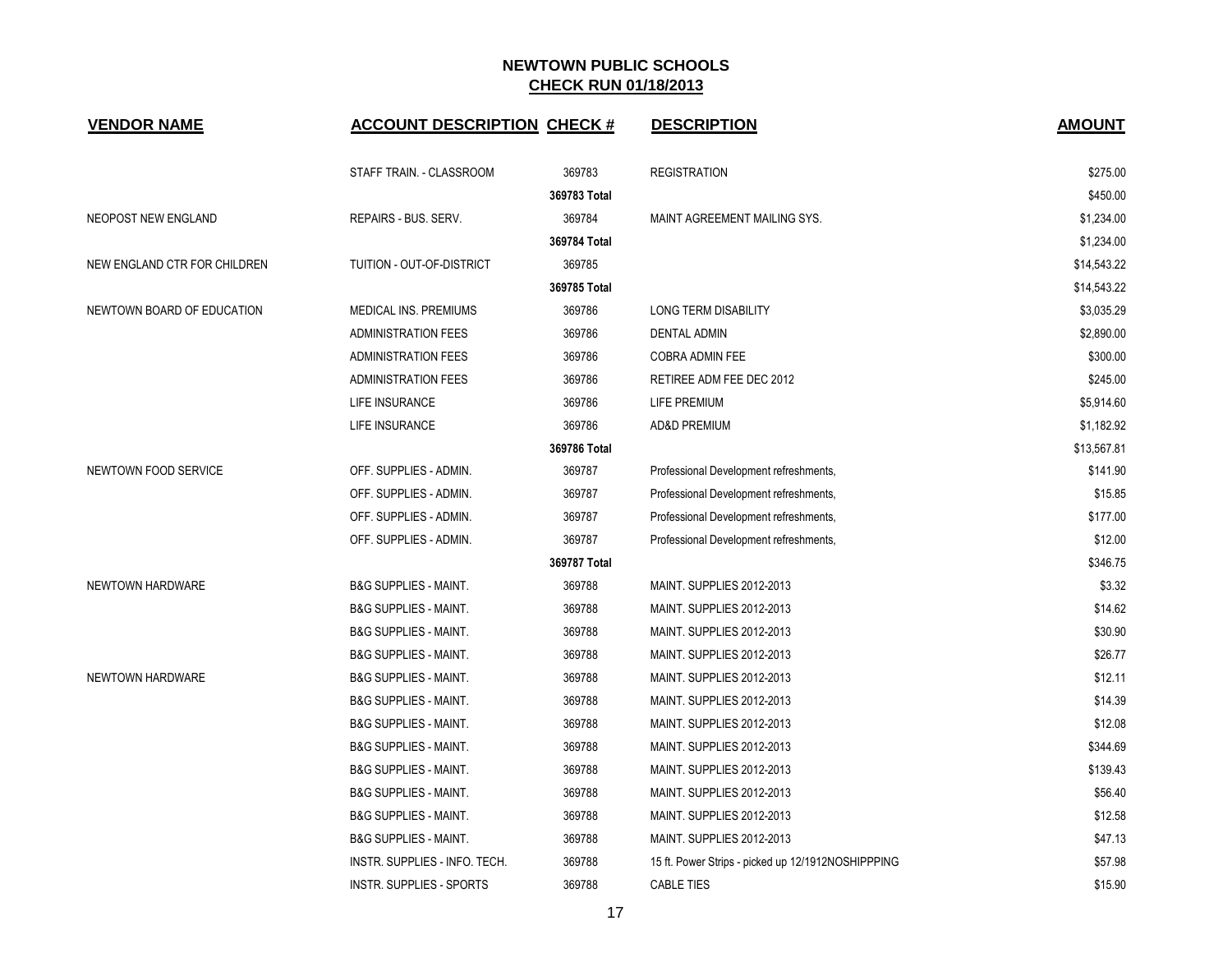| <b>VENDOR NAME</b>           | <b>ACCOUNT DESCRIPTION CHECK #</b> |              | <b>DESCRIPTION</b>                                                        | <b>AMOUNT</b>  |
|------------------------------|------------------------------------|--------------|---------------------------------------------------------------------------|----------------|
|                              |                                    | 369788 Total |                                                                           | \$788.30       |
| NEWTOWN MIDDLE SCHOOL        | CONTRACTED SERV. - SPORTS          | 369789       | For payment of referees and umpires for basketball and softball/baseball. | \$465.68       |
|                              | <b>CONTRACTED SERV. - SPORTS</b>   | 369789       | For payment of referees and umpires for basketball and softball/baseball. | \$582.10       |
|                              |                                    | 369789 Total |                                                                           | \$1,047.78     |
|                              | INSTR. SUPPLIES - FAMILY SCI.      | 369790       | Cookie dough for classroom use. Please send check to NMS                  | \$78.00        |
|                              |                                    | 369790 Total |                                                                           | \$78.00        |
| TOWN OF NEWTOWN              | <b>DENTAL CLAIMS</b>               | 369791       | DENTAL PAYMENTS 2012-13 SELF-FUNDED                                       | \$26,137.36    |
|                              |                                    | 369791 Total |                                                                           | \$26,137.36    |
|                              | MEDICAL INSURANCE                  | 369792       | MEDICAL BENEFITS 2012-13 SELF-INS                                         | \$2,000,000.00 |
|                              |                                    | 369792 Total |                                                                           | \$2,000,000.00 |
| ON-SITE SHREDDING            | CONTRACTED SERV. - BUS. SERV.      | 369793       | SHREDDING SERVICES AT CENTRAL OFFICE                                      | \$35.00        |
|                              | INSTR. SUPPLIES - CLASSROOM        | 369793       | Sept, Oct, Dec, Shredding                                                 | \$25.00        |
|                              | INSTR. SUPPLIES - CLASSROOM        | 369793       | Sept, Oct, Dec, Shredding                                                 | \$25.00        |
|                              | INSTR. SUPPLIES - CLASSROOM        | 369793       | Sept, Oct, Dec, Shredding                                                 | \$25.00        |
|                              |                                    | 369793 Total |                                                                           | \$110.00       |
| ORIGO EDUCATION              | TEXTBOOKS - CURR. DEVELOP.         | 369794       | ORIGO Big Books Grade K Set All 12 Titles                                 | \$646.90       |
|                              | TEXTBOOKS - CURR. DEVELOP.         | 369794       | <b>SHIPPING</b>                                                           | \$64.69        |
|                              |                                    | 369794 Total |                                                                           | \$711.59       |
| <b>CATHY OSTAR</b>           | STAFF TRAVEL - CLASSROOM           | 369795       | TRAVEL COLLEGE BOARD WORKSHOP                                             | \$50.39        |
|                              | INSTR. SUPPLIES - TAP./FLEX        | 369795       | <b>CULTURAL OUTING FOR TAP</b>                                            | \$134.05       |
|                              |                                    | 369795 Total |                                                                           | \$184.44       |
| OTIS ELEVATOR COMPANY        | <b>B&amp;G CONTRACTED SERV.</b>    | 369796       | ELEVATOR SERVICE CONTRACT - HAW / RIS (2012-2013)                         | \$252.80       |
|                              |                                    | 369796 Total |                                                                           | \$252.80       |
| AMY PASQUARIELLO             | STAFF TRAIN. - GUIDANCE            | 368927       | CSCA CONF.                                                                | (\$98.00)      |
|                              |                                    | 368927 Total |                                                                           | (\$98.00)      |
| PCM-G                        | REPAIRS - INFO. TECH.              | 369797       | Quote S7819112                                                            | \$388.00       |
|                              |                                    | 369797 Total |                                                                           | \$388.00       |
| <b>CAROL PELLIGRA</b>        | STAFF TRAVEL - CLASSROOM           | 369798       | TRAVEL ART WORK TO SCHOLASTIC ARTS                                        | \$53.33        |
|                              |                                    | 369798 Total |                                                                           | \$53.33        |
| J.W. PEPPER & SON INC.       | <b>INSTR. SUPPLIES - MUSIC</b>     | 369799       | SUZUKI VIOLIN #1 #2 #3 #4 #5 - SUZUKI                                     | \$44.94        |
|                              |                                    | 369799 Total |                                                                           | \$44.94        |
| PERKINS SCHOOL FOR THE BLIND | TUITION - OUT-OF-DISTRICT          | 369800       |                                                                           | \$13,819.13    |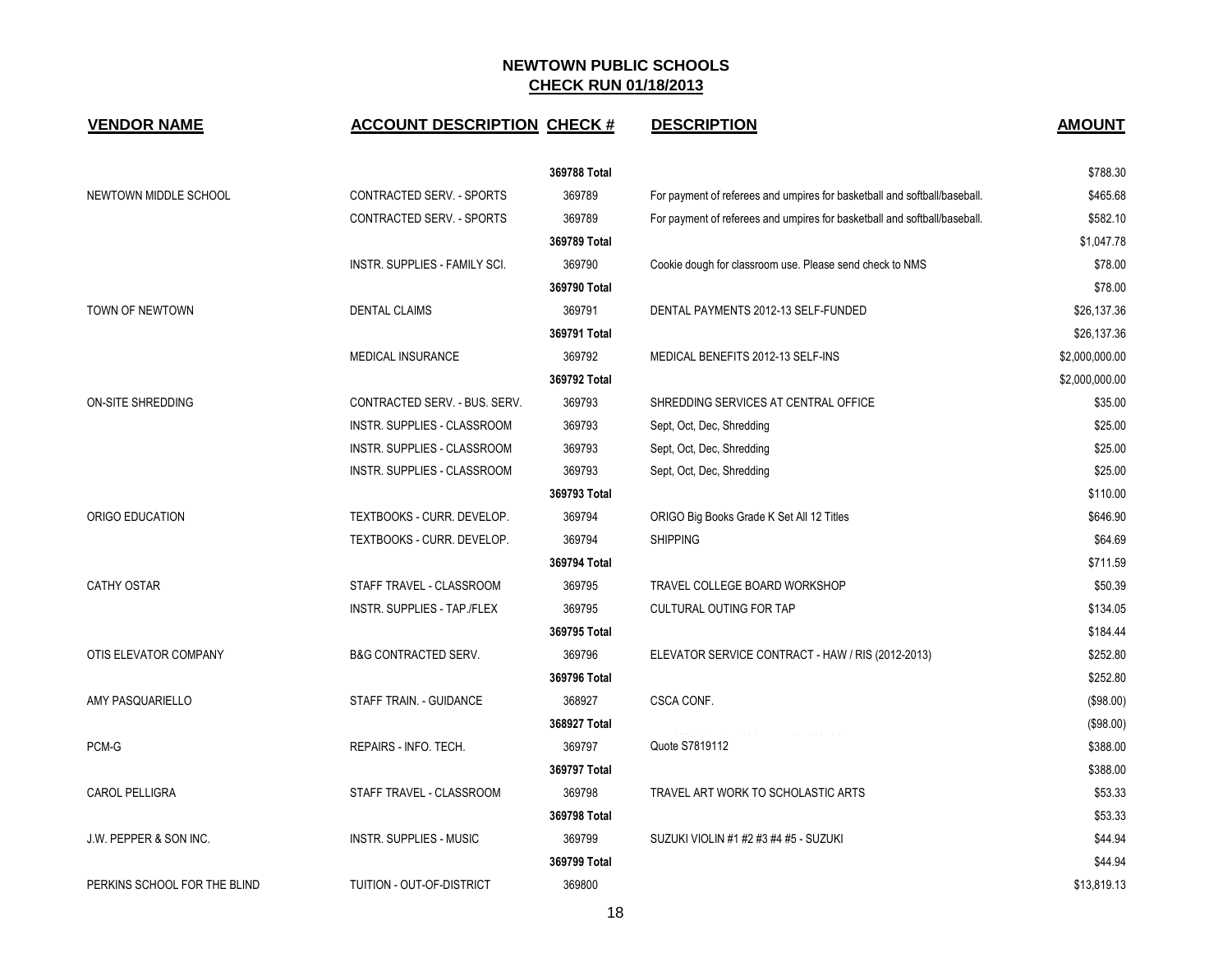| <b>VENDOR NAME</b>           | <b>ACCOUNT DESCRIPTION CHECK #</b> |              | <b>DESCRIPTION</b>                                                               | <b>AMOUNT</b> |
|------------------------------|------------------------------------|--------------|----------------------------------------------------------------------------------|---------------|
|                              |                                    | 369800 Total |                                                                                  | \$13,819.13   |
| PETTY CASH                   | OFF. SUPPLIES - ADMIN.             | 369801       | PETTY CASH                                                                       | \$63.23       |
|                              |                                    | 369801 Total |                                                                                  | \$63.23       |
|                              | OFF. SUPPLIES - ADMIN.             | 369802       | PETTY CASH                                                                       | \$144.73      |
|                              |                                    | 369802 Total |                                                                                  | \$144.73      |
|                              | <b>INSTR. SUPPLIES - CLASSROOM</b> | 369803       | PETTY CASH                                                                       | \$66.85       |
|                              |                                    | 369803 Total |                                                                                  | \$66.85       |
| PIONEER VALLEY BOOKS         | TEXTBOOKS - CLASSROOM              | 369804       | Support CCSS/Mrs. Eleoff Classroom Library, no TeacherGuide, please see attached | \$783.00      |
|                              | TEXTBOOKS - CLASSROOM              | 369804       | 10% Shipping and Handling charges                                                | \$78.30       |
|                              |                                    | 369804 Total |                                                                                  | \$861.30      |
| PROJECT ADVENTURE, INC.      | INSTR. SUPPLIES - P.E.             | 369805       | The Hundredth Monkey J71605 Coupon C                                             | \$35.10       |
|                              | INSTR. SUPPLIES - P.E.             | 369805       | Brick by Brick J74028 - CC Holiday12 - 10%                                       | \$14.40       |
|                              | INSTR. SUPPLIES - P.E.             | 369805       | Connectives - J12799 - CC Holiday12 - 10%                                        | \$33.30       |
| PROJECT ADVENTURE, INC.      | INSTR. SUPPLIES - P.E.             | 369805       | 52 Card Pick-up Set - J716607 - CC Holiday12 - 10%                               | \$22.50       |
|                              | INSTR. SUPPLIES - P.E.             | 369805       | Popcorn - J11933 - CC Holiday12 - 10% Free shipping                              | \$58.50       |
|                              |                                    | 369805 Total |                                                                                  | \$163.80      |
| <b>RADIO SHACK</b>           | INSTR. SUPPLIES - INFO. TECH.      | 369806       | Adapters for cell phones purchased 12-14-12                                      | \$139.94      |
|                              |                                    | 369806 Total |                                                                                  | \$139.94      |
| <b>RAND MCNALLY</b>          | INSTR. SUPPLIES - CLASSROOM        | 369807       | Pioneer 12 inch Desk Glove Free standard shipping                                | \$65.99       |
|                              |                                    | 369807 Total |                                                                                  | \$65.99       |
| <b>RANGER RICK</b>           | <b>TEXTBOOKS - CLASSROOM</b>       | 369808       | Ranger Rick Subscriptions, gr 1 & 2-no shipping                                  | \$150.00      |
|                              |                                    | 369808 Total |                                                                                  | \$150.00      |
| REALLY GOOD STUFF INC.       | OTHER SUPPLIES - STAFF DEVELOP.    | 369809       | Item #160074 Stacking Bins Blue-12 pack                                          | \$239.94      |
|                              | OTHER SUPPLIES - STAFF DEVELOP.    | 369809       | Shipping                                                                         | \$31.19       |
|                              |                                    | 369809 Total |                                                                                  | \$271.13      |
| REGIONAL SCHOOL DISTRICT #14 | TUITION - OUT-OF-DISTRICT REG. ED. | 369810       | <b>TUITION VOAG</b>                                                              | \$14,329.00   |
|                              | TUITION - OUT-OF-DISTRICT REG. ED. | 369810       | <b>TUITION VOAG</b>                                                              | \$15,984.00   |
|                              |                                    | 369810 Total |                                                                                  | \$30,313.00   |
| <b>RING'S END</b>            | <b>B&amp;G SUPPLIES - MAINT.</b>   | 369811       | <b>SCREWS - MAINT SUPPLIES</b>                                                   | \$52.21       |
|                              |                                    | 369811 Total |                                                                                  | \$52.21       |
| DR. JANET ROBINSON           | STAFF TRAVEL - SUPER.              | 369812       | MONTHLY TRAVEL 2012/13                                                           | \$400.00      |
|                              |                                    | 369812 Total |                                                                                  | \$400.00      |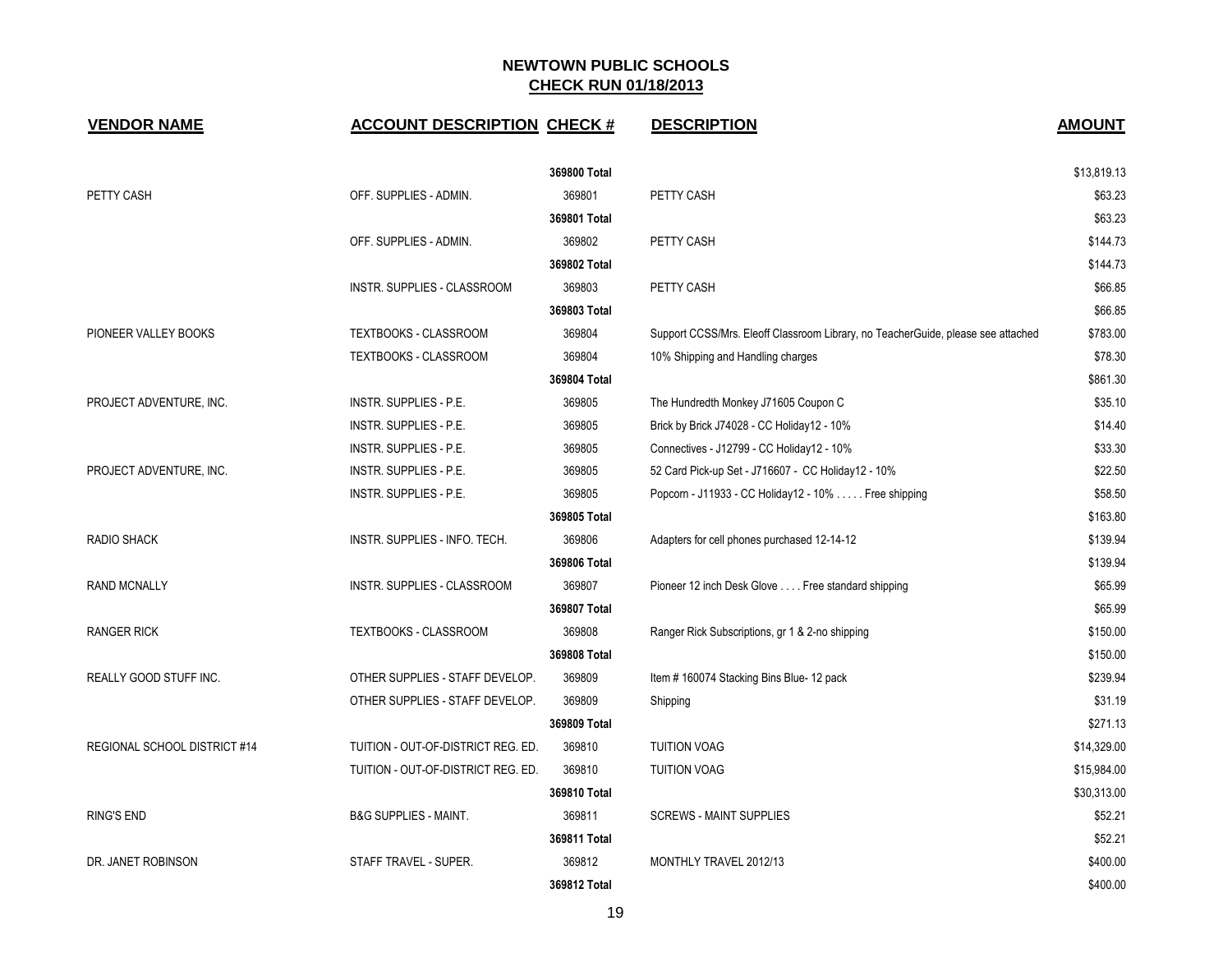| <b>VENDOR NAME</b>       | <b>ACCOUNT DESCRIPTION CHECK #</b> |              | <b>DESCRIPTION</b>                                                           | <b>AMOUNT</b> |
|--------------------------|------------------------------------|--------------|------------------------------------------------------------------------------|---------------|
| SCHOLASTIC INC.          | <b>TEXTBOOKS - CLASSROOM</b>       | 369813       | Readers Workshop: Assessment Library K-2, Order #ELN533161                   | \$49.12       |
|                          |                                    | 369813 Total |                                                                              | \$49.12       |
| SCHOLASTIC INC.          | <b>INSTR. SUPPLIES - SCIENCE</b>   | 369814       | Science World Magazines                                                      | \$1,485.00    |
|                          | <b>INSTR. SUPPLIES - SCIENCE</b>   | 369814       | Super science Magazines                                                      | \$1,078.20    |
|                          | <b>INSTR. SUPPLIES - SCIENCE</b>   | 369814       | Shipping and Handling                                                        | \$256.32      |
|                          | INSTR. SUPPLIES - CLASSROOM        | 369814       | Davies 20 Finding Your Way Item#WR601-177                                    | \$107.91      |
|                          | INSTR. SUPPLIES - CLASSROOM        | 369814       | Leja 20 Finding Your Way Item #WR601-177                                     | \$107.91      |
|                          | INSTR. SUPPLIES - CLASSROOM        | 369814       | Pearson 20 Finding Your Way Item #WR601-177                                  | \$107.91      |
|                          | INSTR. SUPPLIES - CLASSROOM        | 369814       | Pirone 20 Finding Your Way Item #WR601-177                                   | \$107.91      |
|                          |                                    | 369814 Total |                                                                              | \$3,251.16    |
| <b>SCHOOL SPECIALTY</b>  | INSTR. SUPPLIES - CLASSROOM        | 369815       | Science tables for classroom use, item 675447, per attached quote 7773365949 | \$922.86      |
|                          | INSTR. SUPPLIES - CLASSROOM        | 369815       | Rubber boots for tables, Item 618573. FREE SHIPPING                          | \$23.32       |
|                          | INSTR. SUPPLIES - GUIDANCE         | 369815       | Bulletin Board - #6-1362434-030 4 ft. x 12 ft. Pacific Blue                  | \$246.55      |
|                          | INSTR. SUPPLIES - CLASSROOM        | 369815       | Tag Board, Item 9-085483-030. Free ship per Ct. state contract 08us046       | \$35.80       |
|                          | INSTR. SUPPLIES - CLASSROOM        | 369815       | Tag board item 9-085484-030                                                  | \$71.40       |
|                          | INSTR. SUPPLIES - CLASSROOM        | 369815       | tag board, item 9-085498-30                                                  | \$145.00      |
|                          |                                    | 369815 Total |                                                                              | \$1,444.93    |
| <b>J.A. SEXAUER</b>      | <b>EMERGENCY REPAIRS - H.S.</b>    | 369816       | LOCKER ROOM BATHROOM REPAIR - NHS                                            | \$347.64      |
|                          |                                    | 369816 Total |                                                                              | \$347.64      |
| SHI INTERNATIONAL CORP.  | TECH. SOFTWARE - INFO. TECH.       | 369817       | FileMaker Pro Maintenance (Renewal 1 year) FileMaker Part # TM040LL/A        | \$5,112.00    |
|                          | TECH. SOFTWARE - INFO. TECH.       | 369817       | FileMaker Pro Advanced (Renewal 1 year) FileMaker Part No. TN261LL/A         | \$458.00      |
|                          | TECH. SOFTWARE - INFO. TECH.       | 369817       | FileMaker Server Maintenance (Renewal 1 year) Filmmaker Part # TN264LL/A     | \$274.80      |
|                          | TECH. SOFTWARE - INFO. TECH.       | 369817       | FileMaker Server Advanced Maintenance (Renewal 1 year)                       | \$547.60      |
|                          |                                    | 369817 Total |                                                                              | \$6,392.40    |
| <b>STAPLES ADVANTAGE</b> | <b>INSTR. SUPPLIES - MATH</b>      | 369818       | 1/2 INCH BINDER CLIPS MODEL 15340-614400                                     | \$159.60      |
|                          | <b>INSTR. SUPPLIES - MATH</b>      | 369818       | 11/4 INCH BINDER CLIPS MODEL 10668-CC - 831602                               | \$151.60      |
|                          | <b>INSTR. SUPPLIES - MATH</b>      | 369818       | 3/4 INCH BINDER CLIPS- MODEL #10667-CC CATALOG-831594                        | \$139.60      |
|                          | <b>INSTR. SUPPLIES - MUSIC</b>     | 369818       | STAPLES CD-R SPINDLE 100 COUNT -452556                                       | \$36.99       |
|                          | <b>INSTR. SUPPLIES - MUSIC</b>     | 369818       | STAPLES DVD/CD ENVELOPES 50 COUNTS - 459599                                  | \$15.58       |
|                          | <b>INSTR. SUPPLIES - MUSIC</b>     | 369818       | EXPO CHISEL TIP DRY ERASE MARKERS 4 COLOR SET-502112                         | \$11.98       |
|                          | INSTR. SUPPLIES - MUSIC            | 369818       | HP TONER CARTRIDGE 78A CE278A BLACK-853300                                   | \$79.99       |
|                          | <b>INSTR. SUPPLIES - MUSIC</b>     | 369818       | BIC WRITE OUT PEN-4PK-470917                                                 | \$8.99        |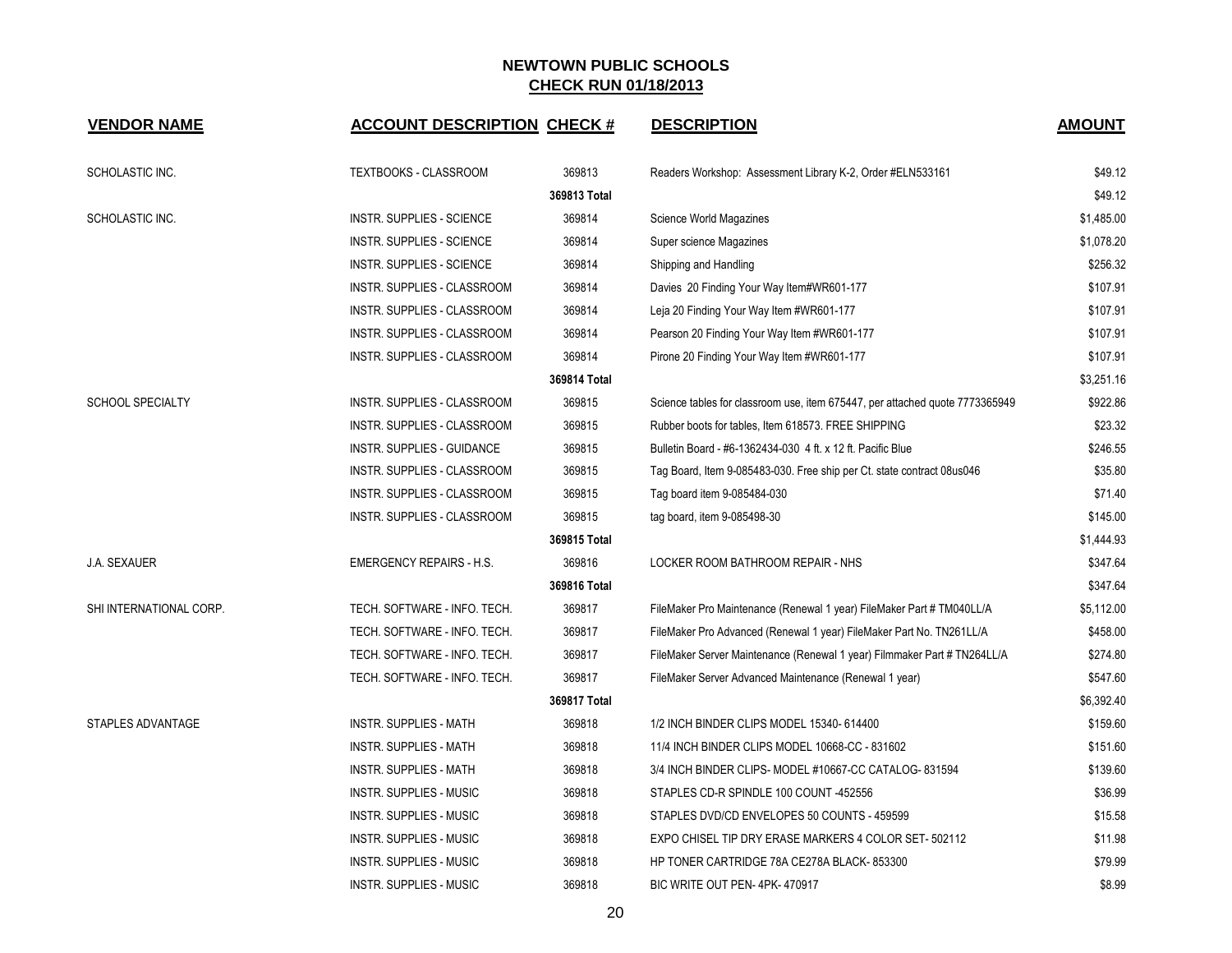| <b>VENDOR NAME</b>         | <b>ACCOUNT DESCRIPTION CHECK #</b> |              | <b>DESCRIPTION</b>                                        | <b>AMOUNT</b> |
|----------------------------|------------------------------------|--------------|-----------------------------------------------------------|---------------|
|                            | INSTR. SUPPLIES - MUSIC            | 369818       | STAPLES PLASTIC PUSH PINS ASSORTED COLOR 100 COUNT-224147 | \$3.58        |
|                            | <b>INSTR. SUPPLIES - MUSIC</b>     | 369818       | BINDER CLIPS MEDIUM, ASSORTED COLOR -481321               | \$5.09        |
|                            | <b>INSTR. SUPPLIES - MUSIC</b>     | 369818       | STAPLES STANDARD GRADE MASKING TAPE 4PK-468413            | \$8.69        |
|                            |                                    | 369818 Total |                                                           | \$621.69      |
| <b>STAPLES ADVANTAGE</b>   | <b>INSTR. SUPPLIES - MATH</b>      | 369819       | POWER STRIPS 15 - ITEM 791162- MODEL 17651                | \$22.78       |
|                            | INSTR. SUPPLIES - MATH             | 369819       | POWER STRIPS 3 ITEM 396791 MODEL 221147                   | \$23.37       |
|                            | <b>INSTR. SUPPLIES - MATH</b>      | 369819       | HP 78A INK PRINTER CARTRIDGE ITEM 410978 MODEL CE268D     | \$456.66      |
|                            |                                    | 369819 Total |                                                           | \$502.81      |
| <b>SARA STRAIT</b>         | INSTR. SUPPLIES - READING          | 369820       | SUPPLIES FOR MEETING                                      | \$29.25       |
|                            |                                    | 369820 Total |                                                           | \$29.25       |
| SUNGARD PUBLIC SECTOR INC. | PROF. SERV. - BUS. SERV            | 369821       | COMPUTER SERVICES & UPDATES 2012/13                       | \$1,053.66    |
|                            |                                    | 369821 Total |                                                           | \$1,053.66    |
| SURVEYMONKEY.COM, LLC      | TECH. SOFTWARE - INFO. TECH.       | 369822       | Survey Monkey - Renewal of annual subscription            | \$200.00      |
|                            |                                    | 369822 Total |                                                           | \$200.00      |
| <b>THOMAS SWETTS</b>       | INSTR. SUPPLIES - TECH ED.         | 369823       | <b>AMAZON SUPPLIES</b>                                    | \$152.97      |
|                            |                                    | 369823 Total |                                                           | \$152.97      |
| LINDA C. SYKES             | STAFF TRAVEL - SP. ED. PREK-8      | 369824       | <b>TRAVEL SERC</b>                                        | \$42.72       |
|                            |                                    | 369824 Total |                                                           | \$42.72       |
| TAX COLLECTOR NEWTOWN      | SEWER OPERATION & MAINT.           | 369825       | <b>WATER BILL REED</b>                                    | \$1,441.42    |
|                            |                                    | 369825 Total |                                                           | \$1,441.42    |
|                            | SEWER OPERATION & MAINT.           | 369826       | <b>SEWER BILL REED</b>                                    | \$931.72      |
|                            |                                    | 369826 Total |                                                           | \$931.72      |
| TOM'S SERVICE LLC          | <b>REPAIRS - CAFETERIA</b>         | 369827       | <b>DISHWASHER REPAIR</b>                                  | \$225.00      |
|                            |                                    | 369827 Total |                                                           | \$225.00      |
| <b>TORRCO</b>              | B. & G. REPAIRS - HOM.             | 369828       | <b>BOILER ROOM REPAIR PARTS - HOM</b>                     | \$25.71       |
|                            | B. & G. REPAIRS - HOM.             | 369828       | <b>BOILER ROOM REPAIR PARTS - HOM</b>                     | \$15.40       |
|                            | B. & G. REPAIRS - HOM.             | 369828       | <b>BOILER ROOM REPAIR PARTS - HOM</b>                     | \$508.80      |
|                            | <b>EMERGENCY REPAIRS - GEN.</b>    | 369828       | MAINT SHOP WATER HEATER REPAIRS                           | \$129.70      |
|                            | <b>EMERGENCY REPAIRS - H.S.</b>    | 369828       | MISC. PLUMBING REPAIRS - NHS                              | \$161.35      |
|                            | <b>EMERGENCY REPAIRS - H.S.</b>    | 369828       | MISC. PLUMBING REPAIRS - NHS                              | \$136.40      |
|                            | <b>EMERGENCY REPAIRS - H.S.</b>    | 369828       | MISC. PLUMBING REPAIRS - NHS                              | \$443.00      |
|                            | <b>EMERGENCY REPAIRS - H.S.</b>    | 369828       | MISC. PLUMBING REPAIRS - NHS                              | \$265.80      |